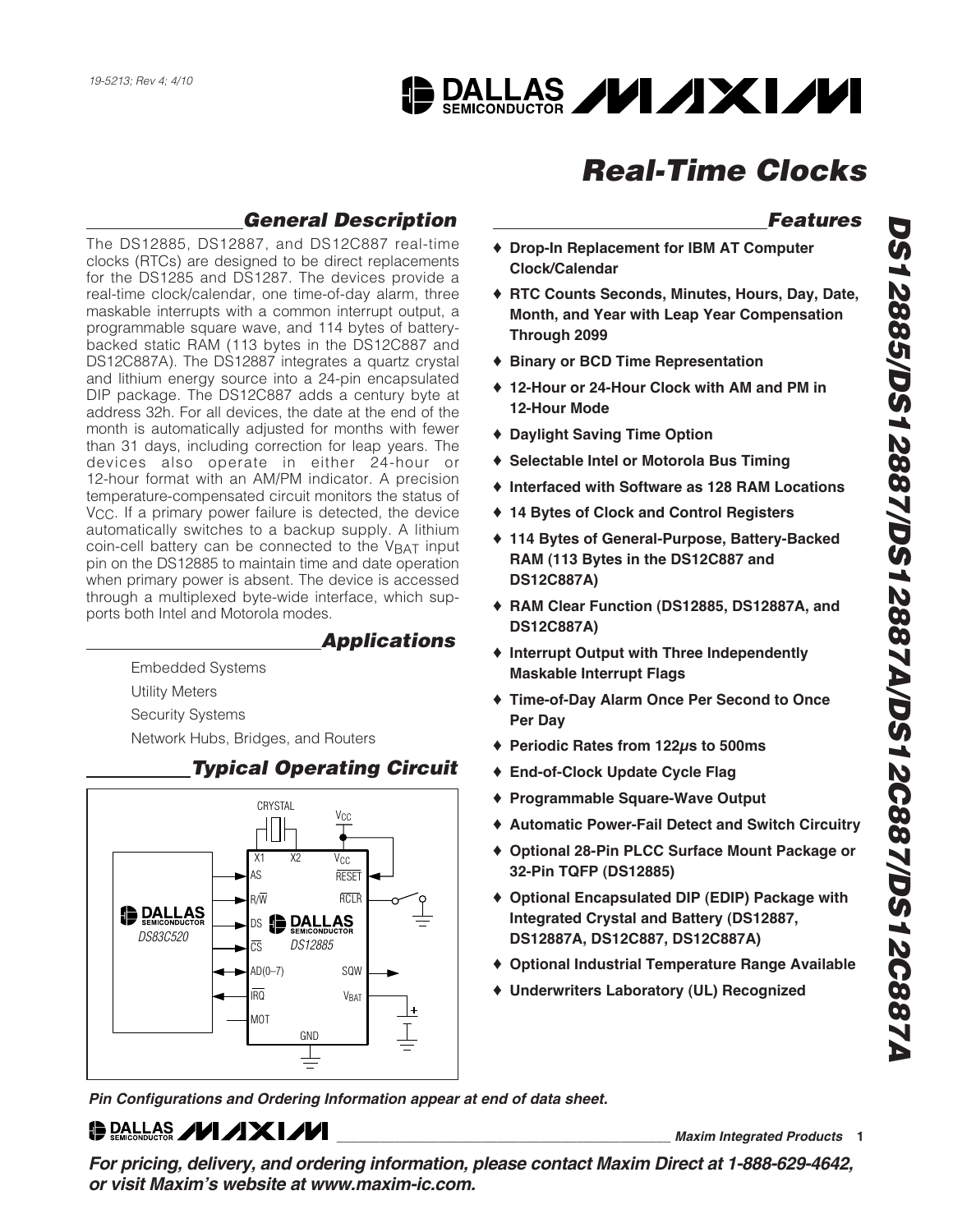#### **ABSOLUTE MAXIMUM RATINGS**

| Voltage Range on $V_{CC}$ Pin Relative to Ground -0.3V to +6.0V |  |
|-----------------------------------------------------------------|--|
|                                                                 |  |
|                                                                 |  |
|                                                                 |  |
|                                                                 |  |
| Storage Temperature Range                                       |  |
|                                                                 |  |
|                                                                 |  |

| Lead Temperature (soldering, 10s)+260°C     |  |
|---------------------------------------------|--|
| (Note: EDIP is hand or wave-soldered only.) |  |
| Soldering Temperature (reflow)              |  |
|                                             |  |
|                                             |  |

Stresses beyond those listed under "Absolute Maximum Ratings" may cause permanent damage to the device. These are stress ratings only, and functional operation of the device at these or any other conditions beyond those indicated in the operational sections of the specifications is not implied. Exposure to absolute maximum rating conditions for extended periods may affect device reliability.

### **DC ELECTRICAL CHARACTERISTICS**

 $(**V_{CC** = +4.5**V**$  to  $+5.5**V**$ ,  $T_A$  = over the operating range, unless otherwise noted.) (Note 2)

| <b>PARAMETER</b>                     | <b>SYMBOL</b>         | <b>CONDITIONS</b> | <b>MIN</b> | <b>TYP</b> | <b>MAX</b>        | <b>UNITS</b> |
|--------------------------------------|-----------------------|-------------------|------------|------------|-------------------|--------------|
| Supply Voltage                       | <b>V<sub>CC</sub></b> | (Note 3)          | 4.5        |            | 5.5               | $\vee$       |
| VBAT Input Voltage                   | <b>VBAT</b>           | (Note 3)          | 2.5        |            | 4.0               | $\vee$       |
| Input Logic 1                        | V <sub>IH</sub>       | (Note 3)          | 2.2        |            | $V_{CC}$ +<br>0.3 | $\vee$       |
| Input Logic 0                        | $V_{IL}$              | (Note 3)          | $-0.3$     |            | $+0.8$            | $\vee$       |
| V <sub>CC</sub> Power-Supply Current | ICC1                  | (Note 4)          |            |            | 15                | mA           |
| V <sub>CC</sub> Standby Current      | <b>Iccs</b>           | (Note 5)          |            |            |                   | mA           |
| Input Leakage                        | IIL.                  |                   | $-1.0$     |            | $+1.0$            | μA           |
| I/O Leakage                          | <b>I</b> OL           | (Note 6)          | $-1.0$     |            | $+1.0$            | μA           |
| Input Current                        | <b>IMOT</b>           | (Note 7)          | $-1.0$     |            | $+500$            | μA           |
| Output at 2.4V                       | IOH.                  | (Note 3)          | $-1.0$     |            |                   | mA           |
| Output at 0.4V                       | <b>I</b> OL           | (Note 3)          |            |            | 4.0               | mA           |
| Power-Fail Voltage                   | VPF                   | (Note 3)          | 4.0        | 4.25       | 4.5               | $\vee$       |
| <b>VRT Trip Point</b>                | <b>VRTTRIP</b>        |                   |            | 1.3        |                   | $\vee$       |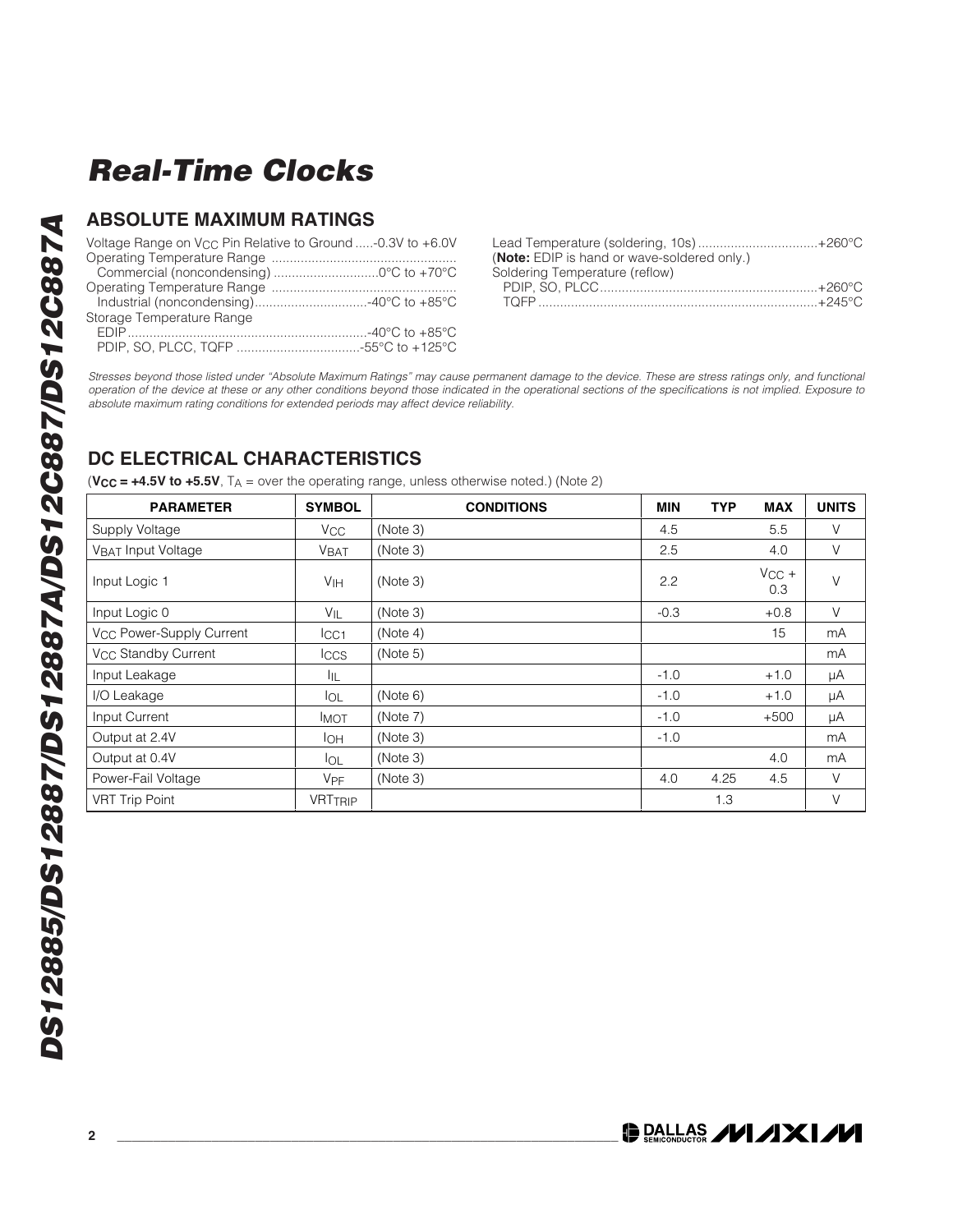#### **DC ELECTRICAL CHARACTERISTICS**

 $(**V_{CC** = **OV**, **V_{BAT}** = **3.0V**,  $T_A$  = over the operating range, unless otherwise noted.) (Note 2)$ 

| <b>PARAMETER</b>                                                    | <b>SYMBOL</b> | <b>CONDITIONS</b> | <b>MIN</b> | <b>TYP</b> | <b>MAX</b> | <b>UNITS</b> |
|---------------------------------------------------------------------|---------------|-------------------|------------|------------|------------|--------------|
| VBAT Current (OSC On);<br>$T_A = +25^{\circ}C$ , $V_B$ ackup = 3.0V | Іват          | (Note 8)          |            |            | 500        | nA           |
| VBAT Current (Oscillator Off)                                       | <b>BATDR</b>  | (Note 8)          |            |            | 100        | nA           |

#### **AC ELECTRICAL CHARACTERISTICS**

 $(**V_{CC** = 4.5**V**$  to 5.5V,  $T_A$  = over the operating range.) (Note 2)

| <b>PARAMETER</b>                                          | <b>SYMBOL</b>          | <b>CONDITIONS</b> | <b>MIN</b> | <b>TYP</b> | <b>MAX</b>     | <b>UNITS</b> |
|-----------------------------------------------------------|------------------------|-------------------|------------|------------|----------------|--------------|
| Cycle Time                                                | tcyc                   |                   | 385        |            | DC             | ns           |
| Pulse Width, DS Low or R/W High                           | <b>PW<sub>EL</sub></b> |                   | 150        |            |                | ns           |
| Pulse Width, DS High or R/W Low                           | <b>PW<sub>EH</sub></b> |                   | 125        |            |                | ns           |
| Input Rise and Fall                                       | $t_{R}$ , $t_{F}$      |                   |            |            | 30             | ns           |
| $R/\overline{W}$ Hold Time                                | t <sub>RWH</sub>       |                   | 10         |            |                | ns           |
| R/W Setup Time Before DS/E                                | t <sub>RWS</sub>       |                   | 50         |            |                | ns           |
| Chip-Select Setup Time Before<br>$DS$ or $R/\overline{W}$ | tcs                    |                   | 20         |            |                | ns           |
| Chip-Select Hold Time                                     | tc <sub>H</sub>        |                   | $\Omega$   |            |                | ns           |
| Read-Data Hold Time                                       | <b>t</b> DHR           |                   | 10         |            | 80             | ns           |
| Write-Data Hold Time                                      | t <sub>DHW</sub>       |                   | $\Omega$   |            |                | ns           |
| Address Valid Time to AS Fall                             | tasL                   |                   | 30         |            |                | ns           |
| Address Hold Time to AS Fall                              | tAHL                   |                   | 10         |            |                | ns           |
| Delay Time DS/E to AS Rise                                | t <sub>ASD</sub>       |                   | 20         |            |                | ns           |
| Pulse Width AS High                                       | <b>PWASH</b>           |                   | 60         |            |                | ns           |
| Delay Time, AS to DS/E Rise                               | tased                  |                   | 40         |            |                | ns           |
| Output Data Delay Time from DS<br>or $R/\overline{W}$     | t <sub>DDR</sub>       |                   | 20         |            | 120            | ns           |
| Data Setup Time                                           | t <sub>DSW</sub>       |                   | 100        |            |                | ns           |
| <b>Reset Pulse Width</b>                                  | t <sub>RWL</sub>       |                   | 5          |            |                | μs           |
| <b>IRQ</b> Release from DS                                | <b>tinds</b>           |                   |            |            | $\overline{2}$ | μs           |
| <b>IRQ Release from RESET</b>                             | ti <sub>RR</sub>       |                   |            |            | $\overline{c}$ | μs           |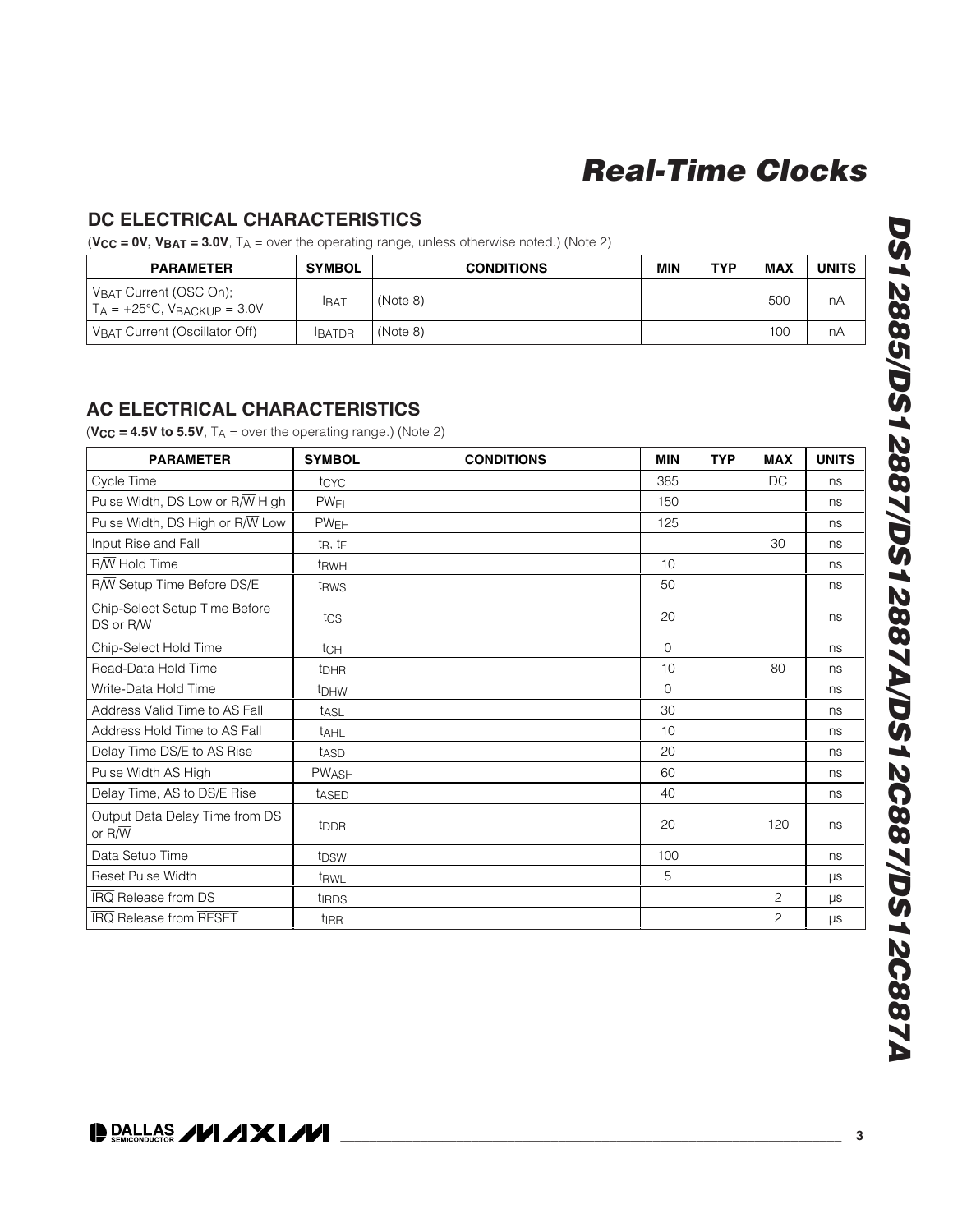

**Motorola Bus Read/Write Timing**



DRALLAS /VI/IXI/VI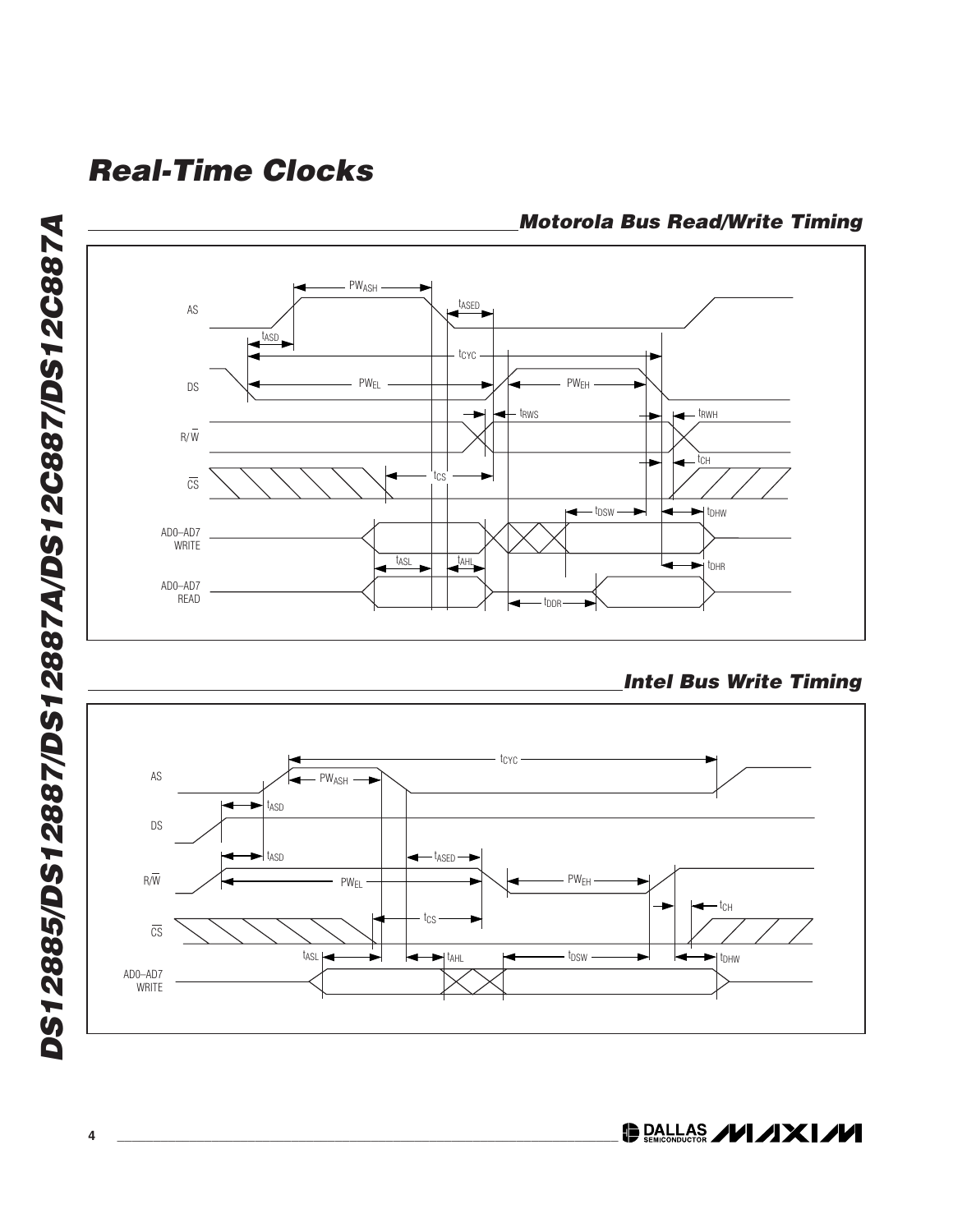### **Intel Bus Read Timing**



### IRQ **Release Delay Timing**



**Power-Up/Power-Down Timing**

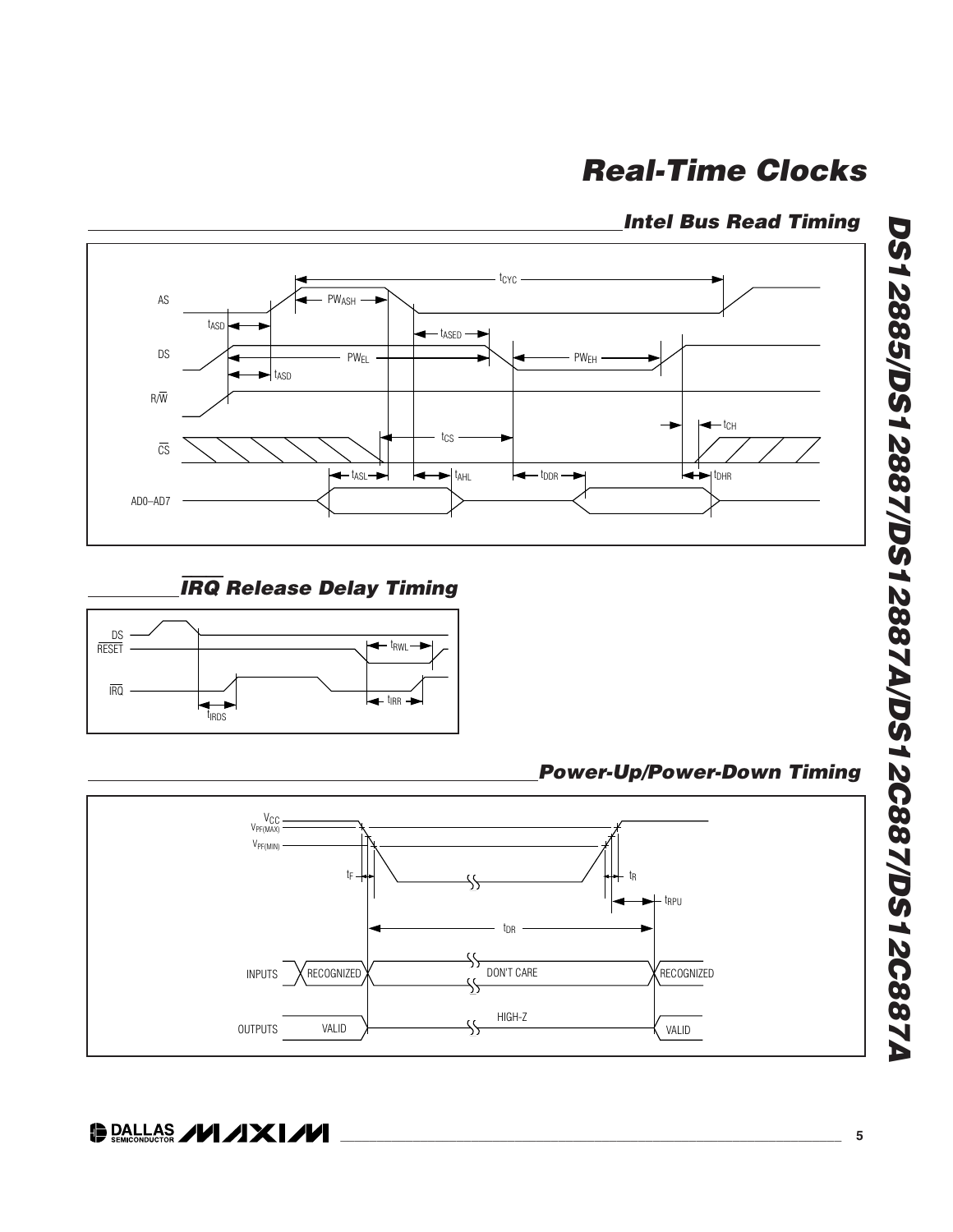### **POWER-UP/POWER-DOWN CHARACTERISTICS**

 $(T_A = -40^{\circ}C \text{ to } +85^{\circ}C)$  (Note 2)

| <b>PARAMETER</b>                                                           | <b>SYMBOL</b> | <b>CONDITIONS</b> | MIN | <b>TYP</b> | <b>MAX</b> | <b>UNITS</b> |
|----------------------------------------------------------------------------|---------------|-------------------|-----|------------|------------|--------------|
| Recovery at Power-Up                                                       | trpu          |                   | 20  |            | 200        | ms           |
| V <sub>CC</sub> Fall Time; V <sub>PF(MAX)</sub> to<br>V <sub>PF(MIN)</sub> | tF            |                   | 300 |            |            | μs           |
| V <sub>CC</sub> Rise Time; V <sub>PF(MIN)</sub> to<br>VPF(MAX)             | tŖ            |                   | 0   |            |            | μs           |

### **DATA RETENTION**

 $(T_A = +25^{\circ}C)$ 

| <b>PARAMETER</b>             | <b>SYMBOL</b>     | <b>CONDITIONS</b> | MIN | TVD | <b>MAX</b> | <b>I INIT</b> |
|------------------------------|-------------------|-------------------|-----|-----|------------|---------------|
| Expected<br>l Data Retention | $+ \nabla$<br>חשי |                   | ~   |     |            | vears         |

### **CAPACITANCE**

 $(T_A = +25^{\circ}C)$  (Note 9)

| <b>PARAMETER</b>                                  | <b>SYMBOL</b> | <b>CONDITIONS</b> | MIN | TYP | <b>MAX</b> | <b>UNITS</b> |
|---------------------------------------------------|---------------|-------------------|-----|-----|------------|--------------|
| Capacitance on All Input Pins<br>Except X1 and X2 | Cіn           |                   |     |     |            | ₽P           |
| Capacitance on IRQ, SQW, and<br>DQ Pins           | Cıo           |                   |     |     |            | рF           |

### **AC TEST CONDITIONS**

| <b>PARAMETER</b>                                     | <b>TEST CONDITIONS</b>                                            |
|------------------------------------------------------|-------------------------------------------------------------------|
| Input Pulse Levels                                   | 0 to 3.0V                                                         |
| Output Load Including Scope and Jig                  | 50pF + 1TTL Gate                                                  |
| Input and Output Timing Measurement Reference Levels | Input/Output: V <sub>IL</sub> maximum and V <sub>IH</sub> minimum |
| Input-Pulse Rise and Fall Times                      | 5ns                                                               |

#### **WARNING: Negative undershoots below -0.3V while the part is in battery-backed mode may cause loss of data.**

**Note 1:** RTC modules can be successfully processed through conventional wave-soldering techniques as long as temperature exposure to the lithium energy source contained within does not exceed +85°C. However, post-solder cleaning with waterwashing techniques is acceptable, provided that ultrasonic vibrations are not used to prevent crystal damage.

- **Note 2:** Limits at -40°C are guaranteed by design and not production tested.
- **Note 3:** All voltages are referenced to ground.
- **Note 4:** All outputs are open.
- **Note 5:** Specified with  $\overline{CS} = DS = R/\overline{W} = \overline{RESET} = V_{CC}$ ; MOT, AS, AD0-AD7 = 0; VBACKUP open.
- **Note 6:** Applies to the AD0 to AD7 pins, the  $\overline{IRQ}$  pin, and the SQW pin when each is in a high-impedance state.
- **Note 7:** The MOT pin has an internal 20kΩ pulldown.
- **Note 8:** Measured with a 32.768kHz crystal attached to X1 and X2.
- **Note 9:** Guaranteed by design. Not production tested.
- **Note 10:** Measured with a 50pF capacitance load.

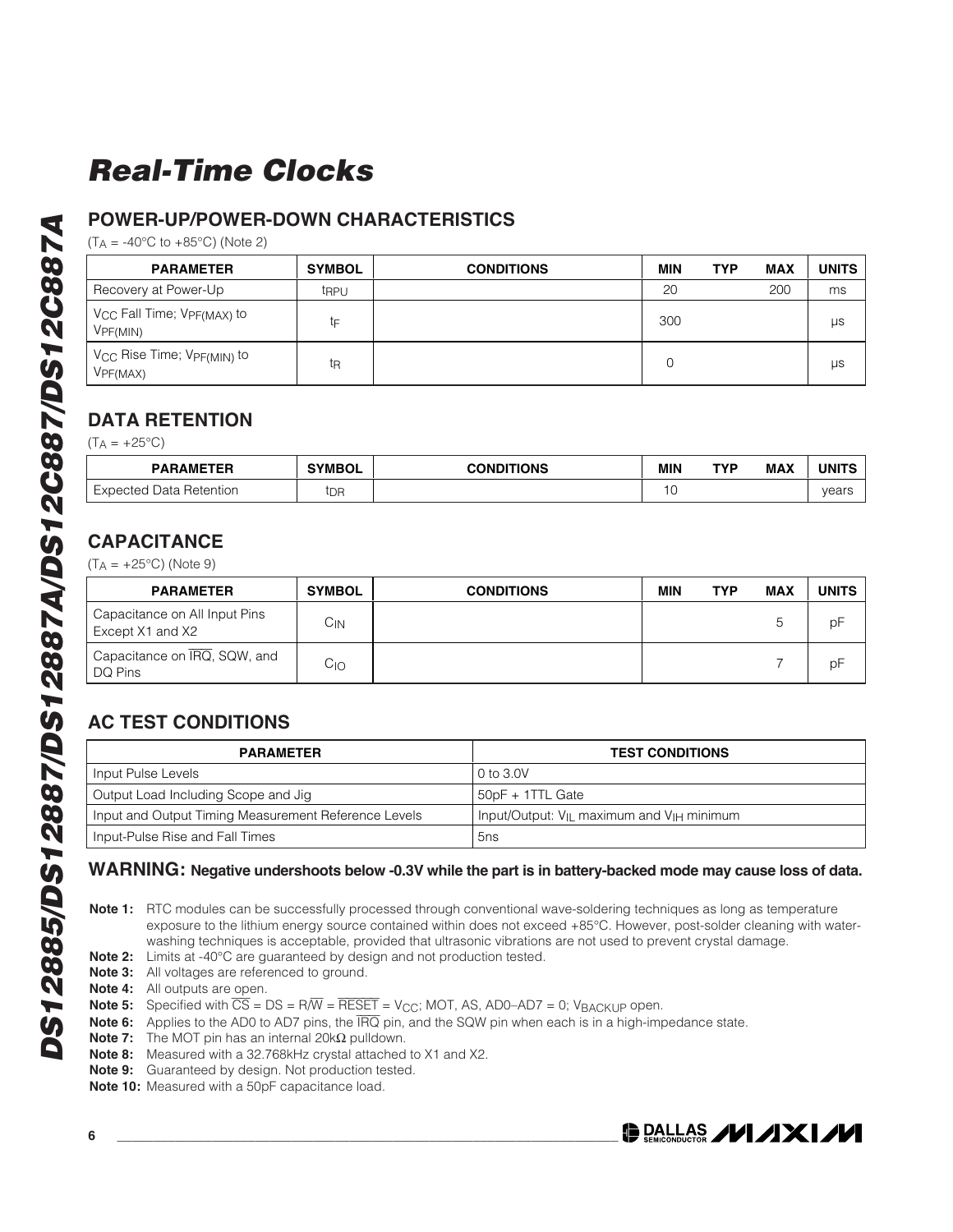### **Typical Operating Characteristics**



 $(V_{CC} = +5.0V, T_A = +25°C,$  unless otherwise noted.)





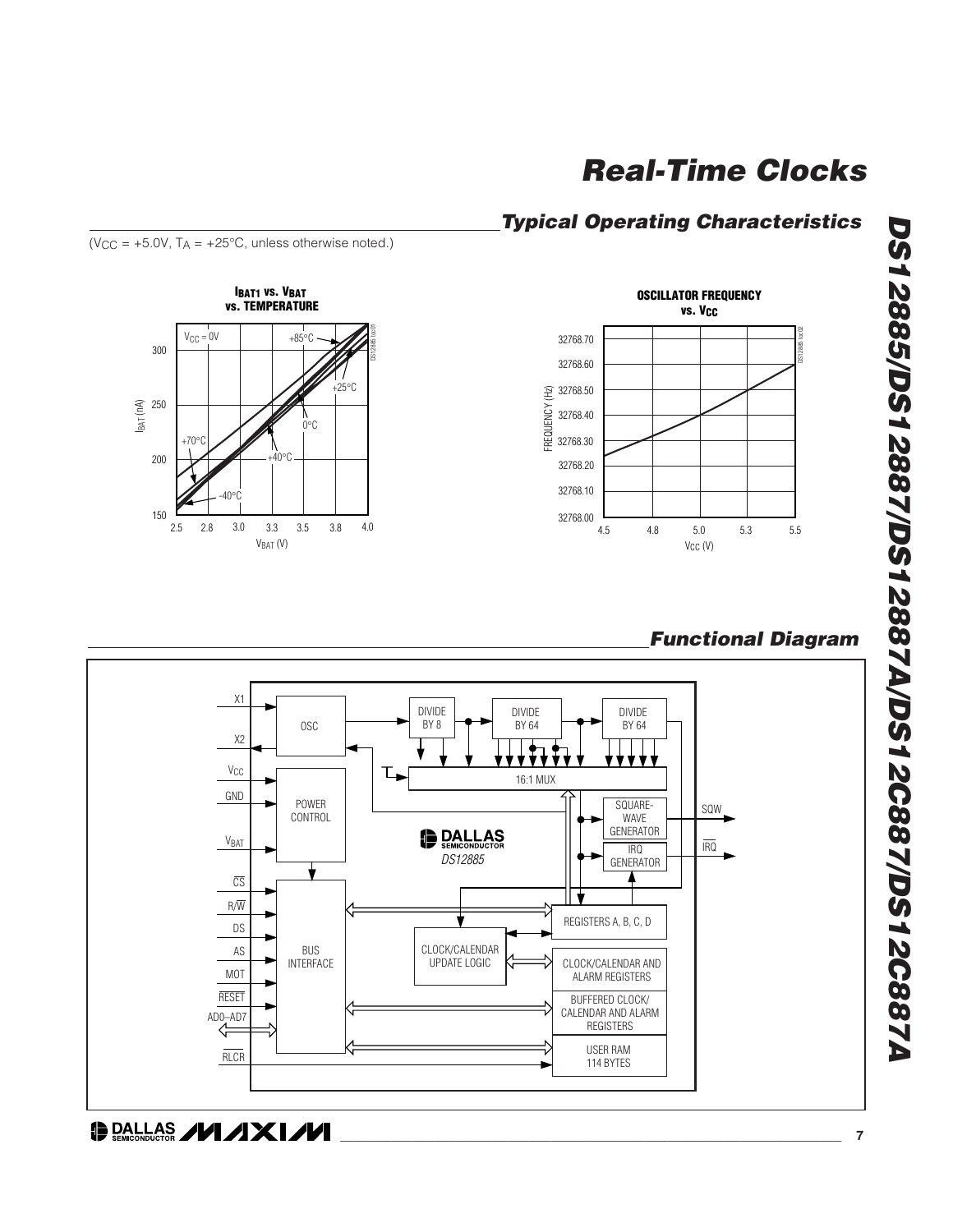### **Pin Description**

|                    | <b>PIN</b>   |                    |                               |                        |                                                                                                                                                                                                                                                                                                                                                                                                                                                                                                                                                                                                                                                                                                      |
|--------------------|--------------|--------------------|-------------------------------|------------------------|------------------------------------------------------------------------------------------------------------------------------------------------------------------------------------------------------------------------------------------------------------------------------------------------------------------------------------------------------------------------------------------------------------------------------------------------------------------------------------------------------------------------------------------------------------------------------------------------------------------------------------------------------------------------------------------------------|
| SO,<br><b>PDIP</b> | <b>EDIP</b>  | <b>PLCC</b>        | <b>TQFP</b>                   | <b>NAME</b>            | <b>FUNCTION</b>                                                                                                                                                                                                                                                                                                                                                                                                                                                                                                                                                                                                                                                                                      |
| $\mathbf{1}$       | $\mathbf{1}$ | $\overline{c}$     | 29                            | <b>MOT</b>             | Motorola or Intel Bus Timing Selector. This pin selects one of two bus types. When<br>connected to V <sub>CC</sub> , Motorola bus timing is selected. When connected to GND or<br>left disconnected, Intel bus timing is selected. The pin has an internal pulldown<br>resistor.                                                                                                                                                                                                                                                                                                                                                                                                                     |
| 2                  |              | 3                  | 30                            | X1                     | Connections for Standard 32.768kHz Quartz Crystal. The internal oscillator<br>circuitry is designed for operation with a crystal having a 6pF specified load                                                                                                                                                                                                                                                                                                                                                                                                                                                                                                                                         |
| 3                  |              | $\overline{4}$     | 31                            | X <sub>2</sub>         | capacitance (CL). Pin X1 is the input to the oscillator and can optionally be<br>connected to an external 32.768kHz oscillator. The output of the internal oscillator,<br>pin X2, is left unconnected if an external oscillator is connected to pin X1.                                                                                                                                                                                                                                                                                                                                                                                                                                              |
| $4 - 11$           | $4 - 11$     | $5 - 10$<br>12, 14 | 1, 2, 3,<br>5, 7, 8,<br>9, 11 | $ADO-$<br>AD7          | Multiplexed, Bidirectional Address/Data Bus. The addresses are presented during<br>the first portion of the bus cycle and latched into the device by the falling edge of<br>AS. Write data is latched by the falling edge of DS (Motorola timing) or the rising<br>edge of R $\overline{W}$ (Intel timing). In a read cycle, the device outputs data during the<br>latter portion of DS (DS and R $\overline{W}$ high for Motorola timing, DS low and R $\overline{W}$ high for<br>Intel timing). The read cycle is terminated and the bus returns to a high-<br>impedance state as DS transitions low in the case of Motorola timing or as DS<br>transitions high in the case of Intel timing.      |
| 12, 16             | 12           | 15, 20             | 12, 17                        | <b>GND</b>             | Ground                                                                                                                                                                                                                                                                                                                                                                                                                                                                                                                                                                                                                                                                                               |
| 13                 | 13           | 16                 | 13                            | $\overline{\text{CS}}$ | Active-Low Chip-Select Input. The chip-select signal must be asserted low for a<br>bus cycle in the device to be accessed. CS must be kept in the active state during<br>DS and AS for Motorola timing and during DS and $R/\overline{W}$ for Intel timing. Bus cycles<br>that take place without asserting $\overline{CS}$ will latch addresses, but no access occurs.<br>When V <sub>CC</sub> is below Vp <sub>F</sub> volts, the device inhibits access by internally disabling the<br>CS input. This action protects the RTC data and the RAM data during power<br>outages.                                                                                                                      |
| 14                 | 14           | 17                 | 14                            | AS                     | Address Strobe Input. A positive-going address-strobe pulse serves to<br>demultiplex the bus. The falling edge of AS causes the address to be latched<br>within the device. The next rising edge that occurs on the AS bus clears the<br>address regardless of whether CS is asserted. An address strobe must<br>immediately precede each write or read access. If a write or read is performed<br>with CS deasserted, another address strobe must be performed prior to a read or<br>write access with $\overline{\text{CS}}$ asserted.                                                                                                                                                             |
| 15                 | 15           | 19                 | 16                            | $R/\overline{W}$       | Read/Write Input. The R $\overline{W}$ pin has two modes of operation. When the MOT pin is<br>connected to V <sub>CC</sub> for Motorola timing, R $\overline{W}$ is at a level that indicates whether the<br>current cycle is a read or write. A read cycle is indicated with a high level on $R/\overline{W}$<br>while DS is high. A write cycle is indicated when $R/\overline{W}$ is low during DS. When the<br>MOT pin is connected to GND for Intel timing, the R $\overline{N}$ signal is an active-low<br>signal. In this mode, the R $\overline{W}$ pin operates in a similar fashion as the write-enable<br>signal (WE) on generic RAMs. Data are latched on the rising edge of the signal. |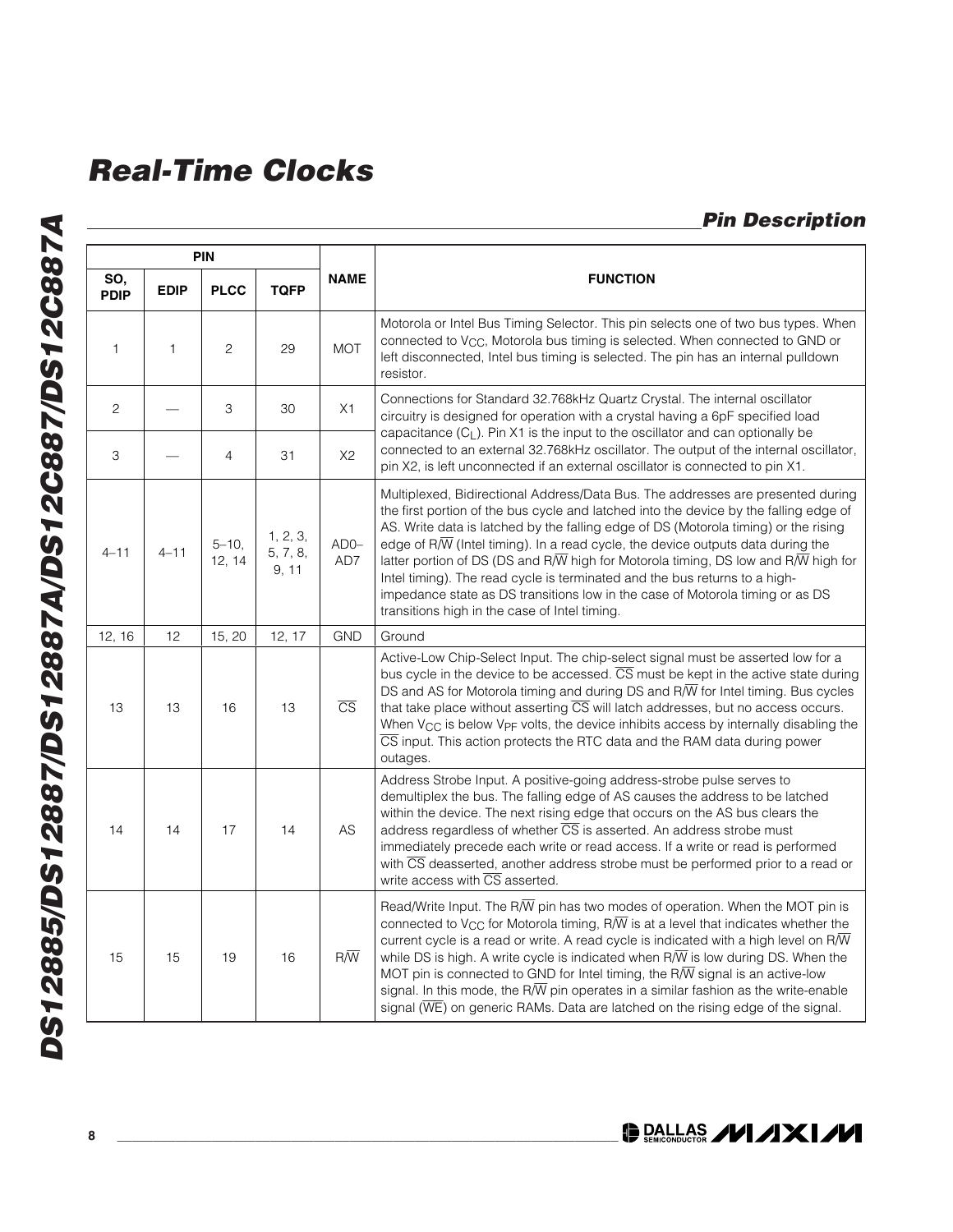### **Pin Description (continued)**

| <b>PIN</b>         |                            |                         |                                           |              |                                                                                                                                                                                                                                                                                                                                                                                                                                                                                                                                                                                                                                                                                                                                                                                                                                                                                                                                                                                                                                                                                                                                                                                                                                                                                                                                                                      |
|--------------------|----------------------------|-------------------------|-------------------------------------------|--------------|----------------------------------------------------------------------------------------------------------------------------------------------------------------------------------------------------------------------------------------------------------------------------------------------------------------------------------------------------------------------------------------------------------------------------------------------------------------------------------------------------------------------------------------------------------------------------------------------------------------------------------------------------------------------------------------------------------------------------------------------------------------------------------------------------------------------------------------------------------------------------------------------------------------------------------------------------------------------------------------------------------------------------------------------------------------------------------------------------------------------------------------------------------------------------------------------------------------------------------------------------------------------------------------------------------------------------------------------------------------------|
| SO,<br><b>PDIP</b> | <b>EDIP</b>                | <b>PLCC</b>             | <b>TQFP</b>                               | <b>NAME</b>  | <b>FUNCTION</b>                                                                                                                                                                                                                                                                                                                                                                                                                                                                                                                                                                                                                                                                                                                                                                                                                                                                                                                                                                                                                                                                                                                                                                                                                                                                                                                                                      |
| 22                 | 2, 3,<br>16, 20,<br>21, 22 | 1, 11,<br>13, 18,<br>26 | 4, 6, 10,<br>15, 20,<br>23, 25,<br>27, 32 | N.C.         | No Connection. This pin should remain unconnected. Pin 21 is RCLR for the<br>DS12887A/DS12C887A. On the EDIP, these pins are missing by design.                                                                                                                                                                                                                                                                                                                                                                                                                                                                                                                                                                                                                                                                                                                                                                                                                                                                                                                                                                                                                                                                                                                                                                                                                      |
| 17                 | 17                         | 21                      | 18                                        | DS.          | Data Strobe or Read Input. The DS pin has two modes of operation depending on<br>the level of the MOT pin. When the MOT pin is connected to V <sub>CC</sub> , Motorola bus<br>timing is selected. In this mode, DS is a positive pulse during the latter portion of the<br>bus cycle and is called data strobe. During read cycles, DS signifies the time that the<br>device is to drive the bidirectional bus. In write cycles, the trailing edge of DS causes<br>the device to latch the written data. When the MOT pin is connected to GND, Intel<br>bus timing is selected. DS identifies the time period when the device drives the bus<br>with read data. In this mode, the DS pin operates in a similar fashion as the output-<br>enable (OE) signal on a generic RAM.                                                                                                                                                                                                                                                                                                                                                                                                                                                                                                                                                                                        |
| 18                 | 18                         | 22                      | 19                                        | <b>RESET</b> | Active-Low Reset Input. The RESET pin has no effect on the clock, calendar, or<br>RAM. On power-up, the RESET pin can be held low for a time to allow the power<br>supply to stabilize. The amount of time that RESET is held low is dependent on the<br>application. However, if RESET is used on power-up, the time RESET is low should<br>exceed 200ms to ensure that the internal timer that controls the device on power-<br>up has timed out. When RESET is low and V <sub>CC</sub> is above V <sub>PF</sub> , the following occurs:<br>A. Periodic interrupt-enable (PIE) bit is cleared to 0.<br>B. Alarm interrupt-enable (AIE) bit is cleared to 0.<br>C. Update-ended interrupt-enable (UIE) bit is cleared to 0.<br>D. Periodic-interrupt flag (PF) bit is cleared to 0.<br>E. Alarm-interrupt flag (AF) bit is cleared to 0.<br>F. Update-ended interrupt flag (UF) bit is cleared to 0.<br>G. Interrupt-request status flag (IRQF) bit is cleared to 0.<br>H. $\overline{\text{IRQ}}$ pin is in the high-impedance state.<br>I. The device is not accessible until RESET is returned high.<br>J. Square-wave output-enable (SQWE) bit is cleared to 0.<br>In a typical application, RESET can be connected to V <sub>CC</sub> . This connection allows<br>the device to go in and out of power fail without affecting any of the control<br>registers. |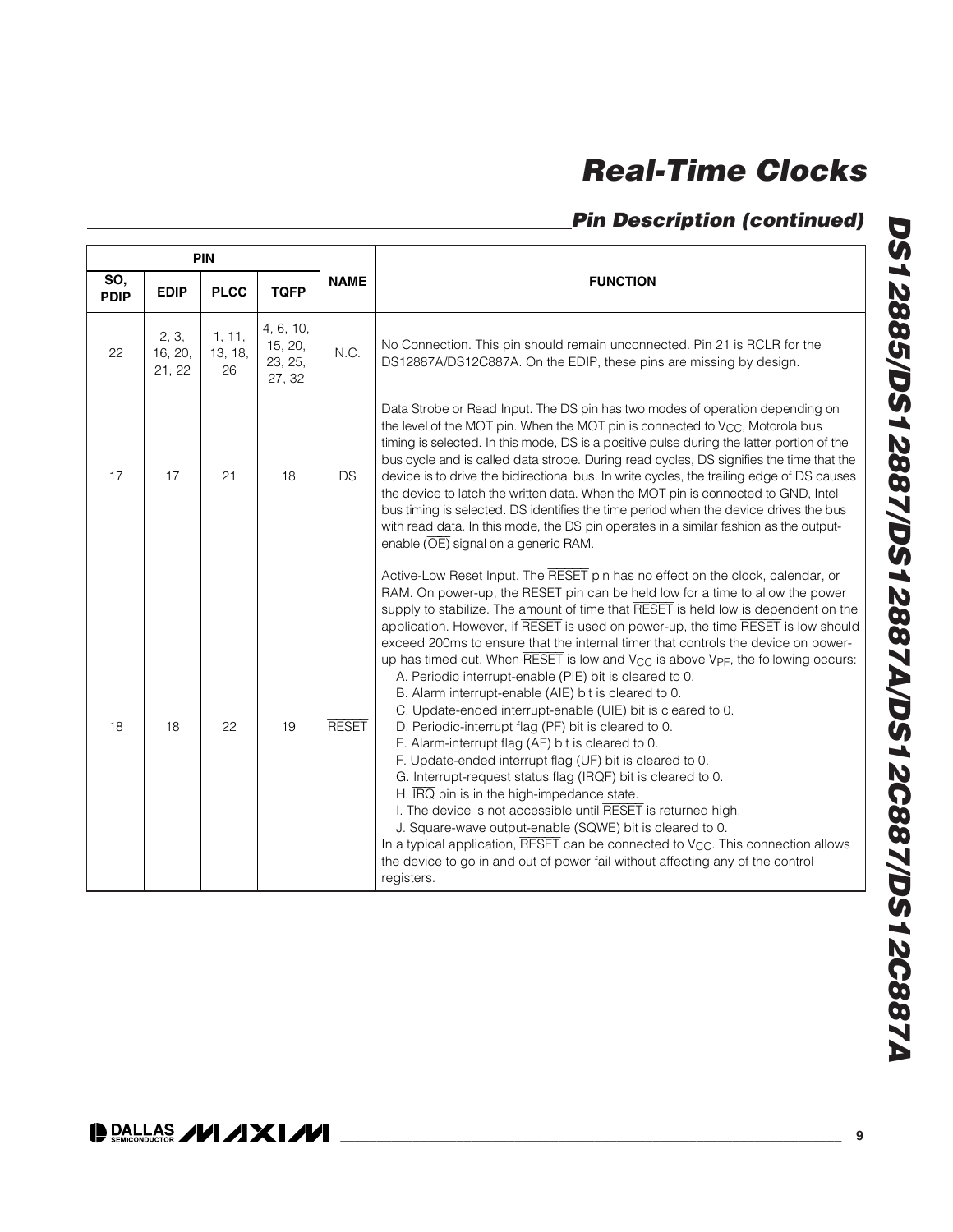## **Pin Description (continued)**

|                    | <b>PIN</b>                            |             |             |                 |                                                                                                                                                                                                                                                                                                                                                                                                                                                                                                                                                                                                                                                                                                                                        |
|--------------------|---------------------------------------|-------------|-------------|-----------------|----------------------------------------------------------------------------------------------------------------------------------------------------------------------------------------------------------------------------------------------------------------------------------------------------------------------------------------------------------------------------------------------------------------------------------------------------------------------------------------------------------------------------------------------------------------------------------------------------------------------------------------------------------------------------------------------------------------------------------------|
| SO,<br><b>PDIP</b> | <b>EDIP</b>                           | <b>PLCC</b> | <b>TQFP</b> | <b>NAME</b>     | <b>FUNCTION</b>                                                                                                                                                                                                                                                                                                                                                                                                                                                                                                                                                                                                                                                                                                                        |
| 19                 | 19                                    | 23          | 21          | <b>IRQ</b>      | Active-Low Interrupt Request Output. The IRQ pin is an active-low output of the<br>device that can be used as an interrupt input to a processor. The IRQ output<br>remains low as long as the status bit causing the interrupt is present and the<br>corresponding interrupt-enable bit is set. The processor program normally<br>reads the C register to clear the IRQ pin. The RESET pin also clears pending<br>interrupts. When no interrupt conditions are present, the IRQ level is in the high-<br>impedance state. Multiple interrupting devices can be connected to an IRQ<br>bus, provided that they are all open drain. The IRQ pin is an open-drain output<br>and requires an external pullup resistor to V <sub>CC</sub> . |
| 20                 |                                       | 24          | 22          | <b>VBAT</b>     | Connection for a Primary Battery. (DS12885 Only.) Battery voltage must be held<br>between the minimum and maximum limits for proper operation. If a backup<br>supply is not supplied, VBAT must be grounded. Connect the battery directly to<br>the V <sub>BAT</sub> pin. Diodes in series between the V <sub>BAT</sub> pin and the battery may<br>prevent proper operation. UL recognized to ensure against reverse charging<br>when used with a lithium battery.                                                                                                                                                                                                                                                                     |
| 21                 | 21<br>(DS12887A)<br><b>DS12C887A)</b> | 25          | 24          | <b>RCLR</b>     | Active-Low RAM Clear. The RCLR pin is used to clear (set to logic 1) all the<br>general-purpose RAM, but does not affect the RAM associated with the RTC. To<br>clear the RAM, RCLR must be forced to an input logic 0 during battery-backup<br>mode when $V_{CC}$ is not applied. The $\overline{RCLR}$ function is designed to be used<br>through a human interface (shorting to ground manually or by a switch) and not<br>to be driven with external buffers. This pin is internally pulled up. Do not use an<br>external pullup resistor on this pin.                                                                                                                                                                             |
| 23                 | 23                                    | 27          | 26          | SQW             | Square-Wave Output. The SQW pin can output a signal from one of 13 taps<br>provided by the 15 internal divider stages of the RTC. The frequency of the<br>SQW pin can be changed by programming Register A, as shown in Table 1.<br>The SQW signal can be turned on and off using the SQWE bit in Register B. The<br>SQW signal is not available when V <sub>CC</sub> is less than V <sub>PF</sub> .                                                                                                                                                                                                                                                                                                                                   |
| 24                 | 24                                    | 28          | 28          | V <sub>CC</sub> | DC Power Pin for Primary Power Supply. When V <sub>CC</sub> is applied within normal<br>limits, the device is fully accessible and data can be written and read. When<br>V <sub>CC</sub> is below V <sub>PF</sub> reads and writes are inhibited.                                                                                                                                                                                                                                                                                                                                                                                                                                                                                      |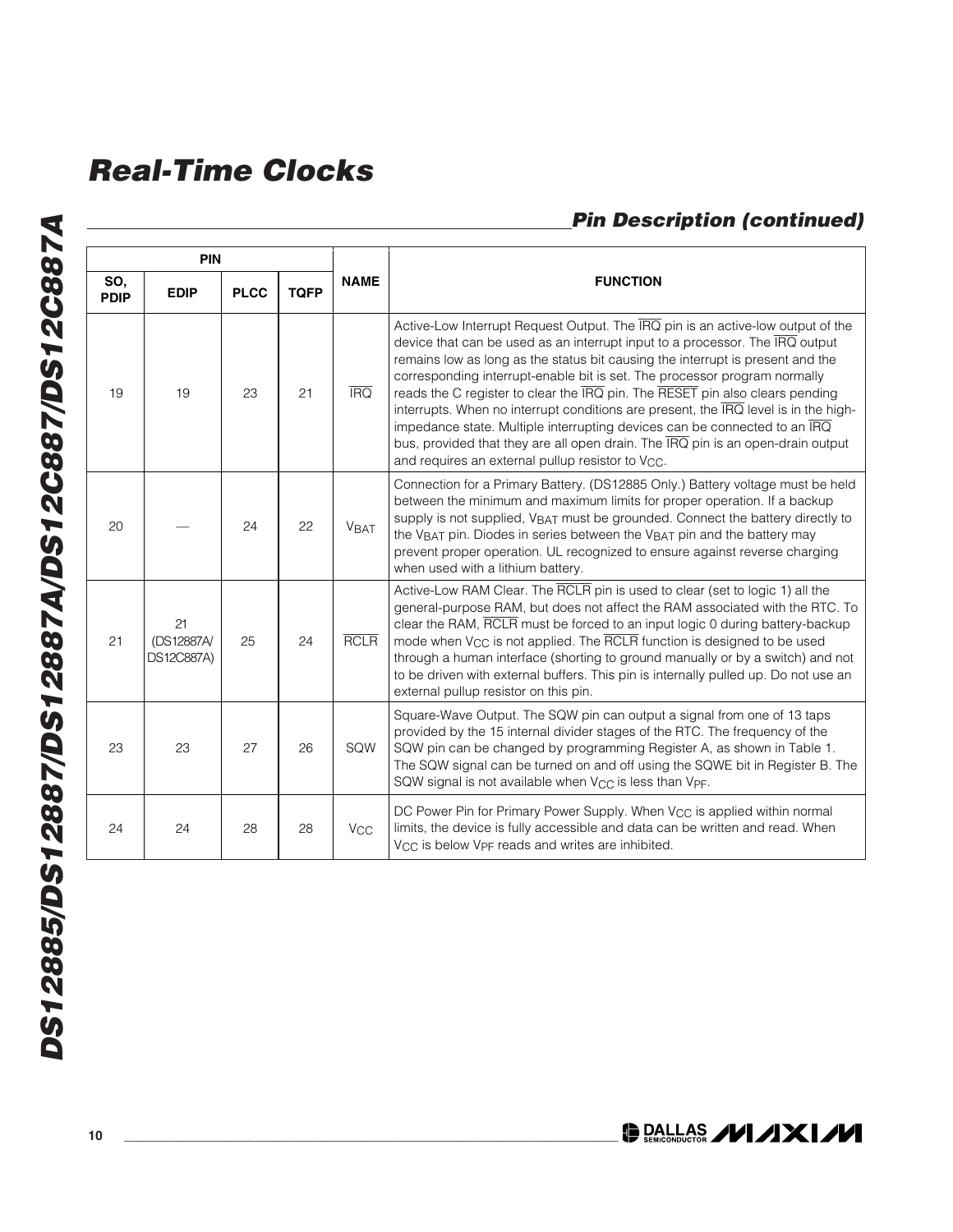### **Detailed Description**

The DS12885 family of RTCs provide 14 bytes of realtime clock/calendar, alarm, and control/status registers and 114 bytes (113 bytes for DS12C887 and DS12C887A) of nonvolatile, battery-backed static RAM. A time-of-day alarm, three maskable interrupts with a common interrupt output, and a programmable squarewave output are available. The devices also operate in either 24-hour or 12-hour format with an AM/PM indicator. A precision temperature-compensated circuit monitors the status of  $V_{CC}$ . If a primary power-supply failure is detected, the devices automatically switch to a backup supply. The backup supply input supports a primary battery, such as lithium coin cell. The devices are accessed through a multiplexed address/data bus that supports Intel and Motorola modes.

#### **Oscillator Circuit**

The DS12885 uses an external 32.768kHz crystal. The oscillator circuit does not require any external resistors or capacitors to operate. Table 1 specifies several crystal parameters for the external crystal. Figure 1 shows a functional schematic of the oscillator circuit. An enable bit in the control register controls the oscillator. Oscillator startup times are highly dependent upon crystal characteristics, PC board leakage, and layout. High ESR and excessive capacitive loads are the major contributors to long startup times. A circuit using a crystal with the recommended characteristics and proper layout usually starts within one second.

An external 32.768kHz oscillator can also drive the DS12885. In this configuration, the X1 pin is connected to the external oscillator signal and the X2 pin is left unconnected.

#### **Table 1. Crystal Specifications\***

| <b>PARAMETER</b>     | <b>SYMBOL</b> | MIN | <b>TYP</b> | <b>MAX</b> | <b>UNITS</b> |
|----------------------|---------------|-----|------------|------------|--------------|
| Nominal<br>Frequency | fΟ            |     | 32.768     |            | kHz          |
| Series<br>Resistance | <b>ESR</b>    |     |            | 50         | $k\Omega$    |
| Load<br>Capacitance  | UГ            |     | 6          |            | рF           |

\*The crystal, traces, and crystal input pins should be isolated from RF generating signals. Refer to Application Note 58: Crystal Considerations for Dallas Real-Time Clocks for additional specifications.



Figure 1. Oscillator Circuit Showing Internal Bias Network

### **DALLAS /VI /IXI/VI**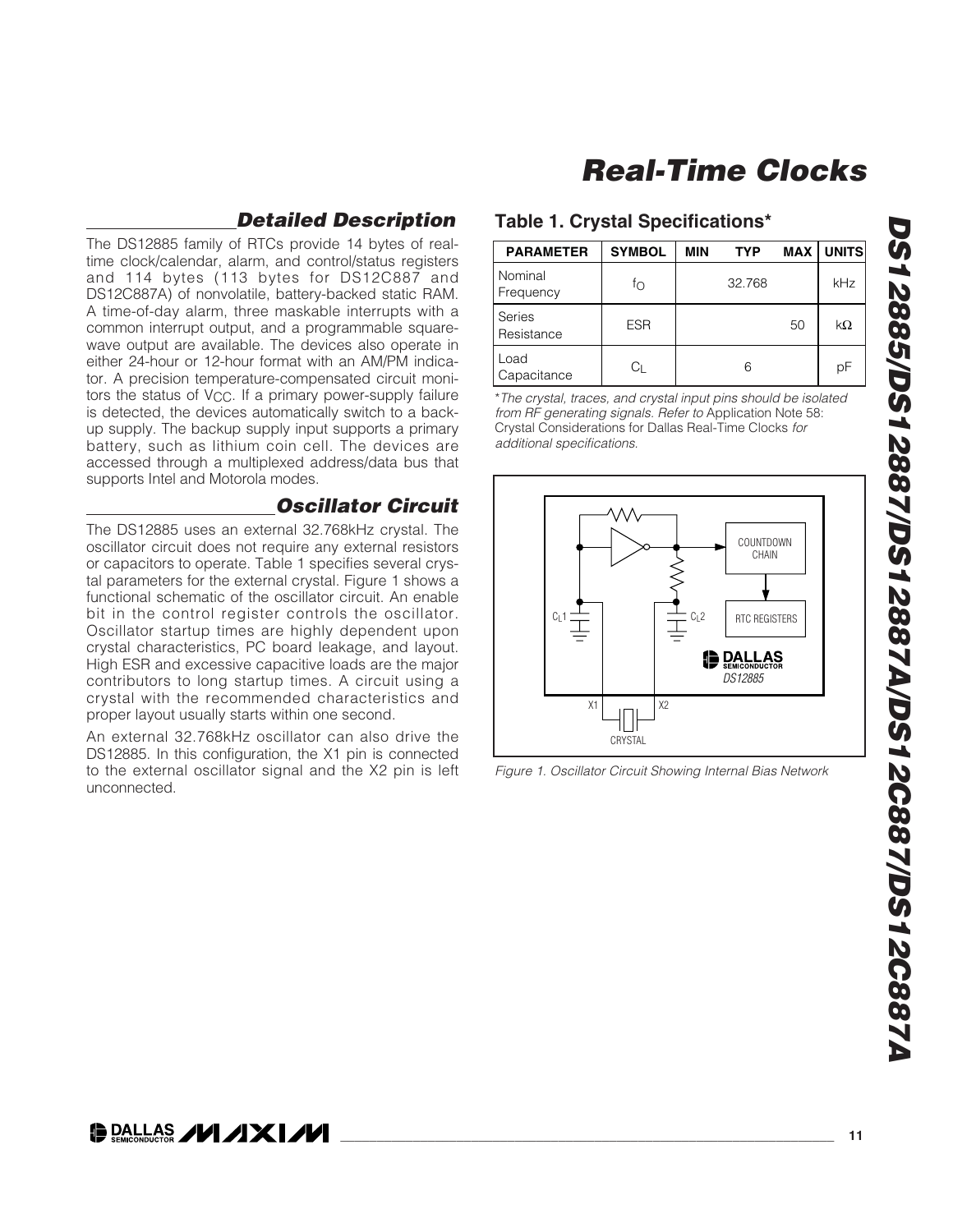### **Clock Accuracy**

The accuracy of the clock is dependent upon the accuracy of the crystal and the accuracy of the match between the capacitive load of the oscillator circuit and the capacitive load for which the crystal was trimmed. Additional error is added by crystal frequency drift caused by temperature shifts. External circuit noise coupled into the oscillator circuit can result in the clock running fast. Figure 2 shows a typical PC board layout for isolation of the crystal and oscillator from noise. Refer to Application Note 58: Crystal Considerations with Dallas Real-Time Clocks for more detailed information.

#### **Clock Accuracy for DS12887, DS12887A, DS12C887, DS12C887A Only**

The encapsulated DIP modules are trimmed at the factory to an accuracy of  $\pm 1$  minute per month at  $+25^{\circ}$ C.

#### **Power-Down/Power-Up Considerations**

The real-time clock continues to operate, and the RAM, time, calendar, and alarm memory locations remain nonvolatile regardless of the  $V_{CC}$  input level.  $V_{BAT}$  must remain within the minimum and maximum limits when V<sub>CC</sub> is not applied. When V<sub>CC</sub> is applied and exceeds VPF (power-fail trip point), the device becomes accessible after t $REC$ —if the oscillator is running and the oscillator countdown chain is not in reset (Register A). This time allows the system to stablize after power is applied. If the oscillator is not enabled, the oscillatorenable bit is enabled on power-up, and the device becomes immediately accessible.

#### **Time, Calendar, and Alarm Locations**

The time and calendar information is obtained by reading the appropriate register bytes. The time, calendar, and alarm are set or initialized by writing the appropriate register bytes. Invalid time or date entries result in undefined operation. The contents of the 10 time, calendar, and alarm bytes can be either binary or binarycoded decimal (BCD) format.

The day-of-week register increments at midnight, incrementing from 1 through 7. The day-of-week register is used by the daylight saving function, so the value 1 is defined as Sunday. The date at the end of the month is



Figure 2. Layout Example

automatically adjusted for months with fewer than 31 days, including correction for leap years.

Before writing the internal time, calendar, and alarm registers, the SET bit in Register B should be written to logic 1 to prevent updates from occurring while access is being attempted. In addition to writing the 10 time, calendar, and alarm registers in a selected format (binary or BCD), the data mode bit (DM) of Register B must be set to the appropriate logic level. All 10 time, calendar, and alarm bytes must use the same data mode. The SET bit in Register B should be cleared after the data mode bit has been written to allow the RTC to update the time and calendar bytes. Once initialized, the RTC makes all updates in the selected mode. The data mode cannot be changed without reinitializing the 10 data bytes. Tables 2A and 2B show the BCD and binary formats of the time, calendar, and alarm locations.

The 24-12 bit cannot be changed without reinitializing the hour locations. When the 12-hour format is selected, the higher-order bit of the hours byte represents PM when it is logic 1. The time, calendar, and alarm bytes are always accessible because they are double-buffered. Once per second the seven bytes are advanced by one second and checked for an alarm condition.

If a read of the time and calendar data occurs during an update, a problem exists where seconds, minutes, hours, etc., may not correlate. The probability of reading incorrect time and calendar data is low. Several methods of avoiding any possible incorrect time and calendar reads are covered later in this text.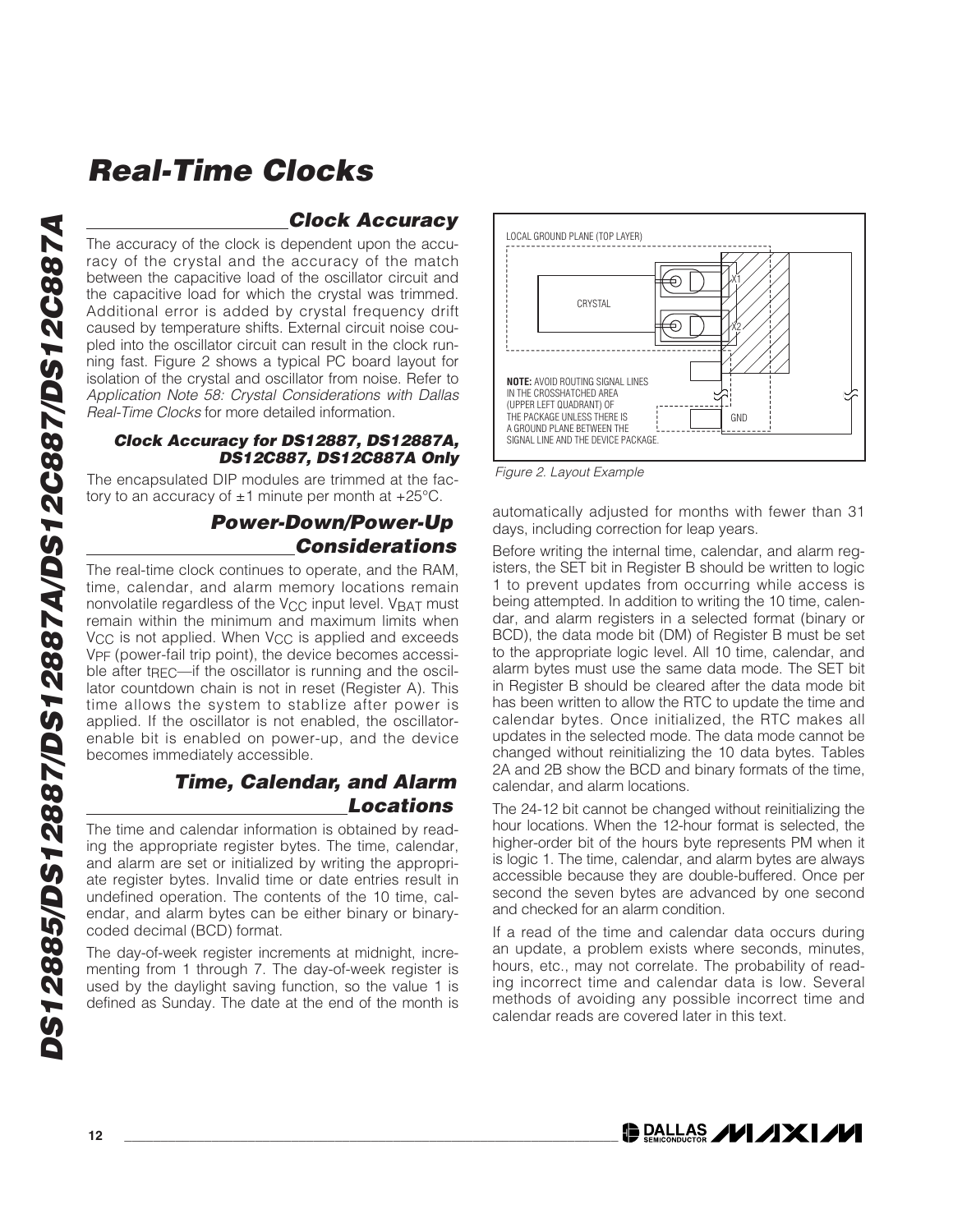The three alarm bytes can be used in two ways. First, when the alarm time is written in the appropriate hours, minutes, and seconds alarm locations, the alarm interrupt is initiated at the specified time each day, if the alarm-enable bit is high. In this mode, the "0" bits in the alarm registers and the corresponding time registers must always be written to 0 (Table 2A and 2B). Writing the 0 bits in the alarm and/or time registers to 1 can result in undefined operation.

The second use condition is to insert a "don't care" state in one or more of the three alarm bytes. The don'tcare code is any hexadecimal value from C0 to FF. The two most significant bits of each byte set the don't-care condition when at logic 1. An alarm is generated each hour when the don't-care bits are set in the hours byte. Similarly, an alarm is generated every minute with don't-care codes in the hours and minute alarm bytes. The don't-care codes in all three alarm bytes create an interrupt every second.

All 128 bytes can be directly written or read, except for the following:

- 1) Registers C and D are read-only.
- 2) Bit 7 of register A is read-only.
- 3) The MSB of the seconds byte is read-only.

| <b>ADDRESS</b>  | BIT <sub>7</sub> | BIT <sub>6</sub> | BIT <sub>5</sub> | BIT <sub>4</sub> | BIT <sub>3</sub>   | BIT <sub>2</sub> | BIT <sub>1</sub> | BIT <sub>0</sub> | <b>FUNCTION</b> | <b>RANGE</b>             |
|-----------------|------------------|------------------|------------------|------------------|--------------------|------------------|------------------|------------------|-----------------|--------------------------|
| 00H             | 0                |                  | 10 Seconds       |                  |                    | Seconds          |                  |                  | Seconds         | $00 - 59$                |
| 01H             | $\mathbf 0$      |                  | 10 Seconds       |                  |                    | Seconds          |                  |                  | Seconds Alarm   | $00 - 59$                |
| 02H             | $\mathbf 0$      |                  | 10 Minutes       |                  |                    | <b>Minutes</b>   |                  |                  | <b>Minutes</b>  | $00 - 59$                |
| 03H             | $\mathbf 0$      |                  | 10 Minutes       |                  |                    | <b>Minutes</b>   |                  |                  | Minutes Alarm   | $00 - 59$                |
|                 | AM/PM            |                  | $\mathbf 0$      | 10 Hours         |                    |                  |                  |                  |                 | $1-12 + AM/PM$           |
| 04H             | $\mathbf 0$      | $\mathbf 0$      |                  | 10 Hours         |                    | Hours            |                  |                  | Hours           | $00 - 23$                |
|                 | AM/PM            |                  | $\mathbf 0$      | 10 Hours         |                    |                  |                  |                  |                 | $1-12 + AM/PM$           |
| 05H             | $\Omega$         | 0                |                  | 10 Hours         |                    | Hours            |                  |                  | Hours Alarm     | $00 - 23$                |
| 06H             | $\mathbf 0$      | $\mathbf{O}$     | $\mathbf 0$      | $\mathbf 0$      | $\mathbf 0$<br>Day |                  |                  |                  | Day             | $01 - 07$                |
| 07H             | $\mathbf 0$      | 0                |                  | 10 Date          |                    | Date             |                  |                  | Date            | $01 - 31$                |
| 08H             | $\mathbf{0}$     | 0                | $\Omega$         | 10 Months        |                    | Month            |                  |                  | Month           | $01 - 12$                |
| 09H             |                  |                  | 10 Years         |                  |                    | Year             |                  |                  | Year            | $00 - 99$                |
| 0AH             | UIP              | DV <sub>2</sub>  | DV <sub>1</sub>  | DV <sub>0</sub>  | RS3                | RS <sub>2</sub>  | RS <sub>1</sub>  | RS <sub>0</sub>  | Control         | $\overline{\phantom{0}}$ |
| 0BH             | <b>SET</b>       | <b>PIE</b>       | <b>AIE</b>       | <b>UIE</b>       | SQWE               | <b>DM</b>        | 24/12            | <b>DSE</b>       | Control         |                          |
| 0CH             | <b>IRQF</b>      | PF               | AF               | UF               | $\overline{0}$     | $\Omega$         | $\Omega$         | $\Omega$         | Control         |                          |
| 0 <sub>DH</sub> | <b>VRT</b>       | $\mathbf{O}$     | $\mathbf 0$      | $\mathbf 0$      | $\mathbf 0$        | $\mathbf 0$      | $\Omega$         | $\mathbf{O}$     | Control         |                          |
| OEH-31H         | X                | X                | $\chi$           | $\times$         | $\times$           | X                | $\times$         | $\times$         | <b>RAM</b>      |                          |
| 32H             |                  |                  | 10 Century       |                  | Century            |                  |                  |                  | Century*        | $00 - 99$                |
| 33H-7FH         | X                | X                | X                | X                | X                  | X                | X                | $\times$         | <b>RAM</b>      |                          |
|                 |                  |                  |                  |                  |                    |                  |                  |                  |                 |                          |

#### **Table 2A. Time, Calendar, and Alarm Data Modes—BCD Mode (DM = 0)**

 $X = Read/W$ rite Bit.

\*DS12C887, DS12C887A only. General-purpose RAM on DS12885, DS12887, and DS12887A.

**Note:** Unless otherwise specified, the state of the registers is not defined when power is first applied. Except for the seconds register, 0 bits in the time and date registers can be written to 1, but may be modified when the clock updates. 0 bits should always be written to 0 except for alarm mask bits.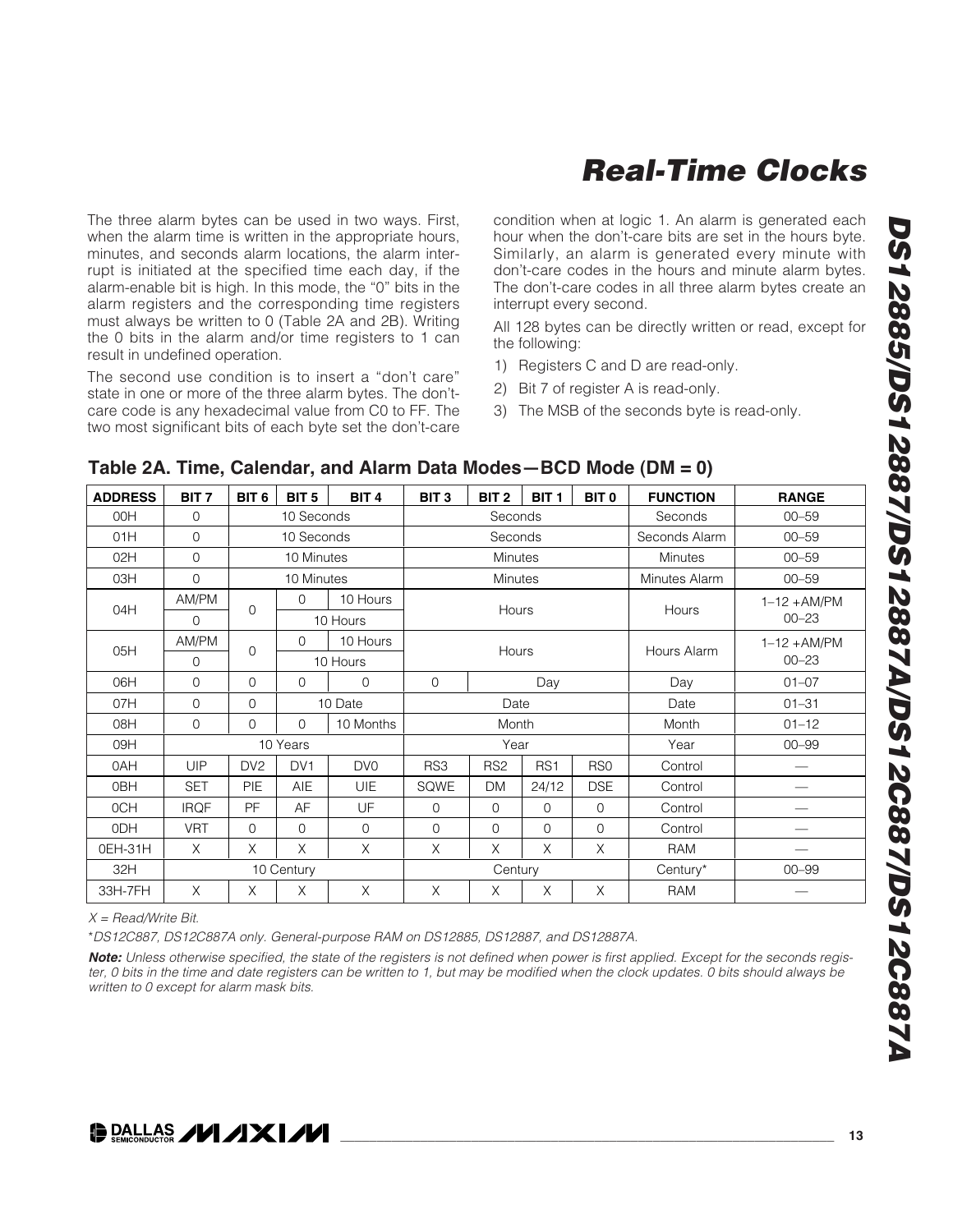#### **Table 2B. Time, Calendar, and Alarm Data Modes—Binary Mode (DM = 1)**

| <b>ADDRESS</b> | BIT <sub>7</sub> | BIT <sub>6</sub> | BIT <sub>5</sub> | BIT <sub>4</sub>                                                        | BIT <sub>3</sub> | BIT <sub>2</sub> | BIT <sub>1</sub> | BIT <sub>0</sub> | <b>FUNCTION</b> | <b>RANGE</b>    |
|----------------|------------------|------------------|------------------|-------------------------------------------------------------------------|------------------|------------------|------------------|------------------|-----------------|-----------------|
| 00H            | $\mathbf 0$      | $\mathbf{0}$     |                  |                                                                         | Seconds          |                  |                  |                  | Seconds         | $00 - 3B$       |
| 01H            | 0                | $\Omega$         |                  |                                                                         | Seconds          |                  |                  |                  | Seconds Alarm   | $00 - 3B$       |
| 02H            | 0                | $\mathbf{0}$     |                  |                                                                         | Minutes          |                  |                  |                  | Minutes         | $00 - 3B$       |
| 03H            | 0                | $\Omega$         |                  |                                                                         | Minutes          |                  |                  |                  | Minutes Alarm   | $00 - 3B$       |
| 04H            | AM/PM            | $\mathbf 0$      | $\mathbf 0$      | $\mathbf 0$                                                             |                  | Hours            |                  |                  | Hours           | $01-0C + AM/PM$ |
|                | 0                |                  |                  |                                                                         |                  | Hours            |                  |                  |                 | $00 - 17$       |
| 05H            | AM/PM            | $\mathbf 0$      | $\mathbf 0$      | $\mathbf 0$                                                             |                  | Hours            |                  |                  | Hours Alarm     | $01-0C + AM/PM$ |
|                | 0                |                  |                  | Hours                                                                   |                  |                  |                  |                  | $00 - 17$       |                 |
| 06H            | 0                | $\Omega$         | $\Omega$         | $\mathbf 0$<br>$\Omega$<br>Day                                          |                  |                  |                  | Day              | $01 - 07$       |                 |
| 07H            | 0                | $\Omega$         | $\Omega$         |                                                                         |                  | Date             |                  |                  | Date            | $01-1F$         |
| 08H            | 0                | $\mathbf 0$      | $\mathbf 0$      | $\mathbf 0$                                                             |                  | Month            |                  |                  | Month           | $01-0C$         |
| 09H            | $\mathbf 0$      |                  |                  |                                                                         | Year             |                  |                  |                  | Year            | $00 - 63$       |
| 0AH            | UIP              | DV <sub>2</sub>  | DV <sub>1</sub>  | DV <sub>0</sub>                                                         | RS3              | RS <sub>2</sub>  | RS <sub>1</sub>  | RS <sub>0</sub>  | Control         |                 |
| 0BH            | <b>SET</b>       | PIE              | AIE              | UIE                                                                     | SQWE             | <b>DM</b>        | 24/12            | <b>DSE</b>       | Control         |                 |
| 0CH            | <b>IRQF</b>      | PF               | AF               | UF                                                                      | $\mathbf 0$      | $\mathbf 0$      | $\mathbf 0$      | $\mathbf 0$      | Control         |                 |
| 0DH            | <b>VRT</b>       | $\mathbf 0$      | $\mathbf 0$      | $\mathbf 0$<br>$\mathbf 0$<br>$\mathbf 0$<br>$\mathbf 0$<br>$\mathbf 0$ |                  |                  | Control          |                  |                 |                 |
| 0EH-31H        | $\times$         | X                | X                | X                                                                       | X                | $\times$         | X                | X                | RAM             |                 |
| 32H            |                  |                  | N/A              |                                                                         |                  | N/A              |                  |                  | Century*        |                 |
| 33H-7FH        | X                | X                | X                | X                                                                       | X                | X                | X                | X                | RAM             |                 |

 $X = Read/W$ rite Bit.

\*DS12C887, DS12C887A only. General-purpose RAM on DS12885, DS12887, and DS12887A.

**Note:** Unless otherwise specified, the state of the registers is not defined when power is first applied. Except for the seconds register, 0 bits in the time and date registers can be written to 1, but may be modified when the clock updates. 0 bits should always be written to 0 except for alarm mask bits.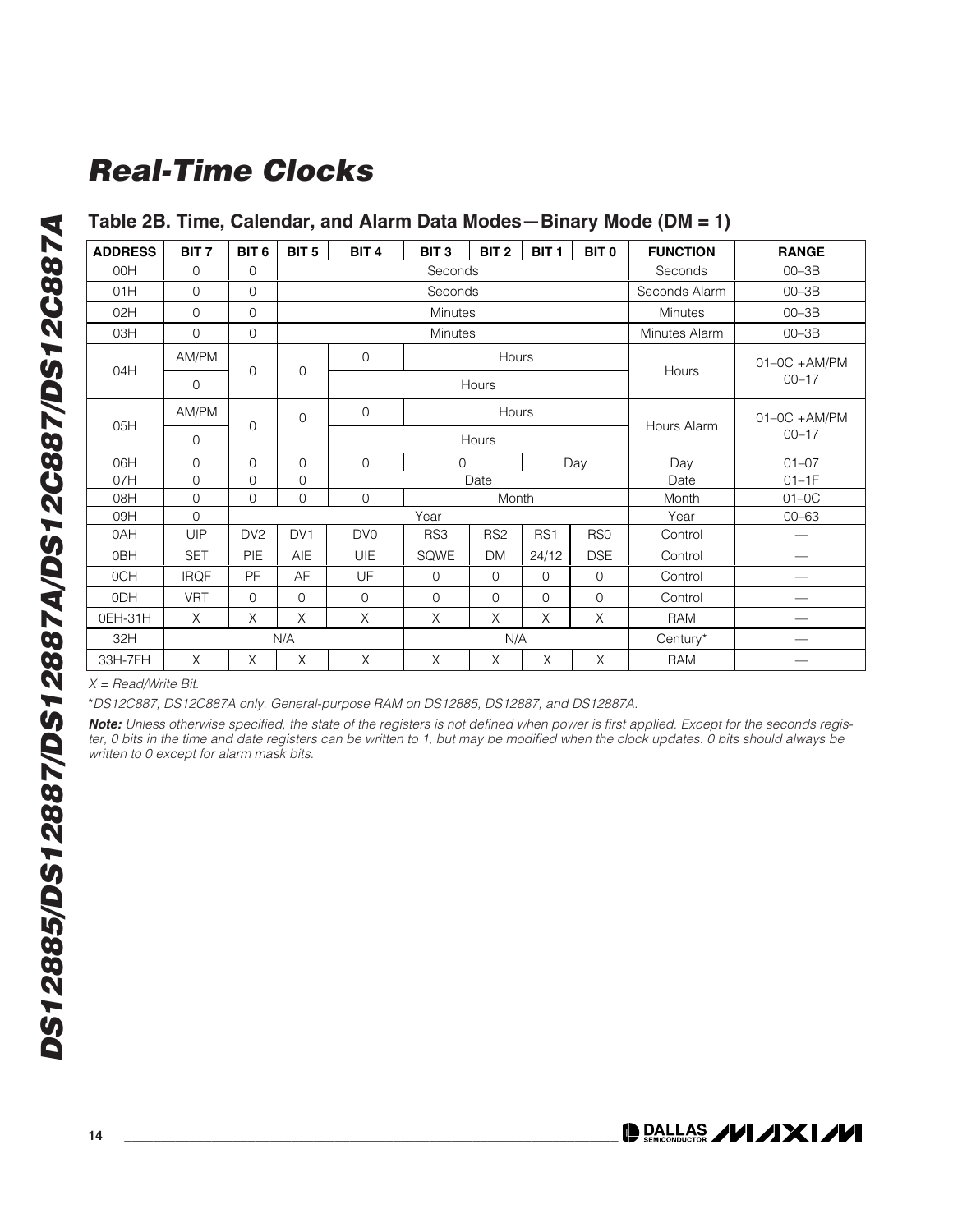**Control Register A**

### **Control Registers**

The real-time clocks have four control registers that are accessible at all times, even during the update cycle.

| <b>MSB</b> | <b>LSB</b><br>$\sim$ $\sim$ |
|------------|-----------------------------|
|------------|-----------------------------|

| BIT <sub>7</sub> | BIT <sub>6</sub> | BIT <sub>5</sub> | BIT <sub>4</sub> | BIT <sub>3</sub> | BIT 2           | BIT <sub>1</sub> | BIT <sub>0</sub> |
|------------------|------------------|------------------|------------------|------------------|-----------------|------------------|------------------|
| UIP              | DV <sub>2</sub>  | DV <sub>1</sub>  | DV <sub>0</sub>  | RS3              | RS <sub>2</sub> | RS <sup>-</sup>  | RS <sub>0</sub>  |

**Bit 7: Update-In-Progress (UIP).** This bit is a status flag that can be monitored. When the UIP bit is a 1, the update transfer occurs soon. When UIP is a 0, the update transfer does not occur for at least 244µs. The time, calendar, and alarm information in RAM is fully available for access when the UIP bit is 0. The UIP bit is read-only and is not affected by RESET. Writing the SET bit in Register B to a 1 inhibits any update transfer and clears the UIP status bit.

**Bits 6, 5, and 4: DV2, DV1, DV0.** These three bits are used to turn the oscillator on or off and to reset the countdown chain. A pattern of 010 is the only combination of bits that turn the oscillator on and allow the RTC to keep time. A pattern of 11x enables the oscillator but holds the countdown chain in reset. The next update occurs at 500ms after a pattern of 010 is written to DV0, DV1, and DV2.

**Bits 3 to 0: Rate Selector (RS3, RS2, RS1, RS0).** These four rate-selection bits select one of the 13 taps on the 15-stage divider or disable the divider output. The tap selected can be used to generate an output square wave (SQW pin) and/or a periodic interrupt. The user can do one of the following:

- 1) Enable the interrupt with the PIE bit;
- 2) Enable the SQW output pin with the SQWE bit;
- 3) Enable both at the same time and the same rate; or
- 4) Enable neither.

Table 3 lists the periodic interrupt rates and the squarewave frequencies that can be chosen with the RS bits. These four read/write bits are not affected by RESET.

**DALLAS /VI /IXI/VI**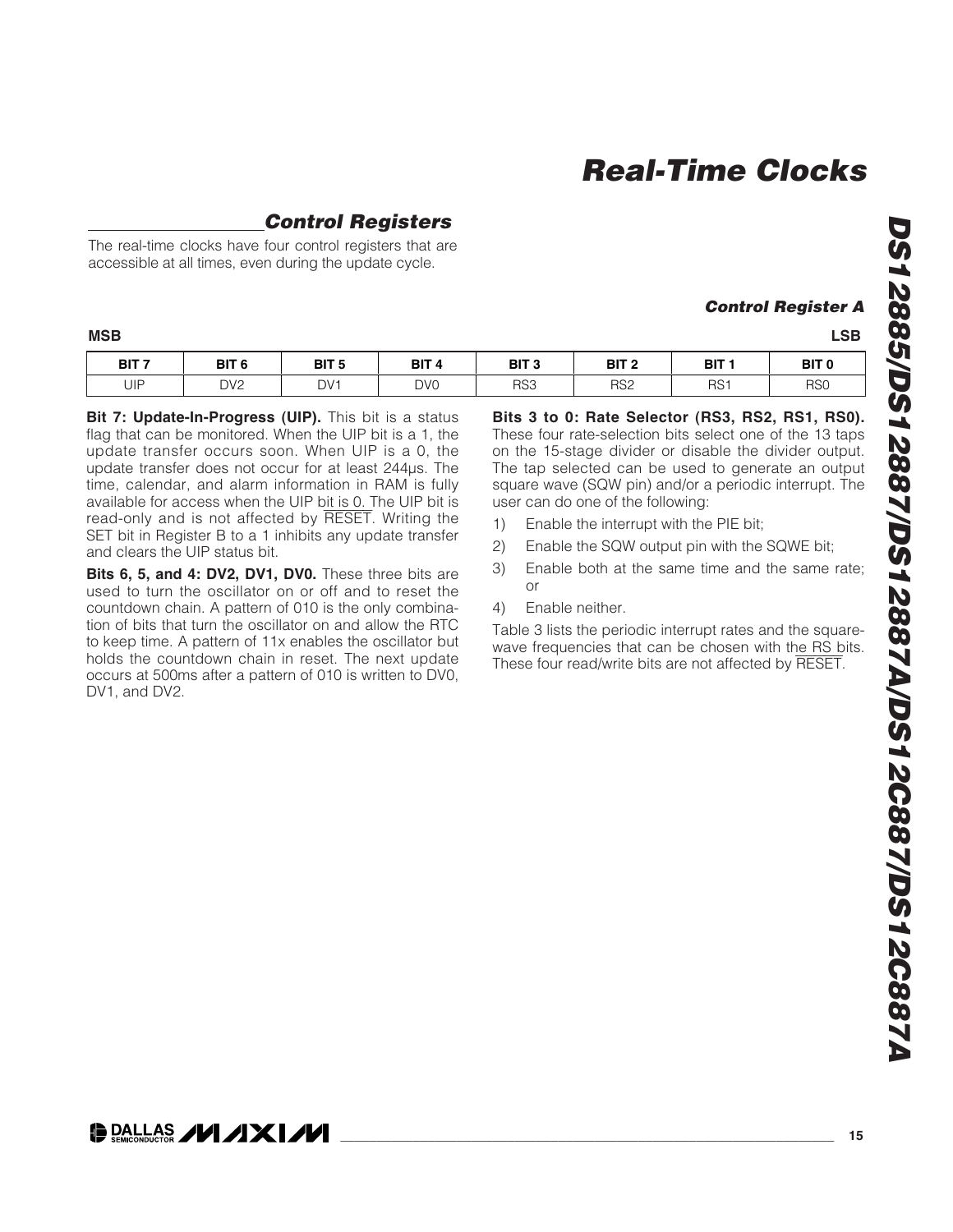#### **Control Register B**

| BIT 7                 | BIT <sub>6</sub> | BIT 5<br>$\sim$ | BIT 4 | <b>BIT</b><br>-<br>v | BIT | BIT   | BIT 0      |
|-----------------------|------------------|-----------------|-------|----------------------|-----|-------|------------|
| $\sim$ $\sim$<br>OF ' | DIE<br>▏▏        | AIE             | UIE   | <b>SQWE</b>          | DM  | 24/12 | <b>DSE</b> |

**Bit 7: SET.** When the SET bit is 0, the update transfer functions normally by advancing the counts once per second. When the SET bit is written to 1, any update transfer is inhibited, and the program can initialize the time and calendar bytes without an update occurring in the midst of initializing. Read cycles can be executed in a similar manner. SET is a read/write bit and is not affected by RESET or internal functions of the device.

**Bit 6: Periodic Interrupt Enable (PIE).** The PIE bit is a read/write bit that allows the periodic interrupt flag (PF) bit in Register C to drive the  $\overline{IRQ}$  pin low. When the PIE bit is set to 1, periodic interrupts are generated by driving the IRQ pin low at a rate specified by the RS3–RS0 bits of Register A. A 0 in the PIE bit blocks the IRQ output from being driven by a periodic interrupt, but the PF bit is still set at the periodic rate. PIE is not modified by any internal device functions, but is cleared to 0 on RESET.

**Bit 5: Alarm Interrupt Enable (AIE).** This bit is a read/write bit that, when set to 1, permits the alarm flag (AF) bit in Register C to assert IRQ. An alarm interrupt occurs for each second that the three time bytes equal the three alarm bytes, including a don't-care alarm code of binary 11XXXXXX. The AF bit does not initiate the IRQ signal when the AIE bit is set to 0. The internal functions of the device do not affect the AIE bit, but is cleared to 0 on RESET.

**Bit 4: Update-Ended Interrupt Enable (UIE).** This bit is a read/write bit that enables the update-end flag (UF) bit in Register C to assert IRQ. The RESET pin going low or the SET bit going high clears the UIE bit.

The internal functions of the device do not affect the UIE bit, but is cleared to 0 on RESET.

**Bit 3: Square-Wave Enable (SQWE).** When this bit is set to 1, a square-wave signal at the frequency set by the rate-selection bits RS3–RS0 is driven out on the SQW pin. When the SQWE bit is set to 0, the SQW pin is held low. SQWE is a read/write bit and is cleared by RESET. SQWE is low if disabled, and is high impedance when V<sub>CC</sub> is below V<sub>PF</sub>. SQWE is cleared to 0 on RESET.

**Bit 2: Data Mode (DM).** This bit indicates whether time and calendar information is in binary or BCD format. The DM bit is set by the program to the appropriate format and can be read as required. This bit is not modified by internal functions or RESET. A 1 in DM signifies binary data, while a 0 in DM specifies BCD data.

**Bit 1: 24/12.** The 24/12 control bit establishes the format of the hours byte. A 1 indicates the 24-hour mode and a 0 indicates the 12-hour mode. This bit is read/write and is not affected by internal functions or RESET.

**Bit 0: Daylight Saving Enable (DSE).** This bit is a read/write bit that enables two daylight saving adjustments when DSE is set to 1. On the first Sunday in April, the time increments from 1:59:59 AM to 3:00:00 AM. On the last Sunday in October when the time first reaches 1:59:59 AM, it changes to 1:00:00 AM. When DSE is enabled, the internal logic test for the first/last Sunday condition at midnight. If the DSE bit is not set when the test occurs, the daylight saving function does not operate correctly. These adjustments do not occur when the DSE bit is 0. This bit is not affected by internal functions or RESET.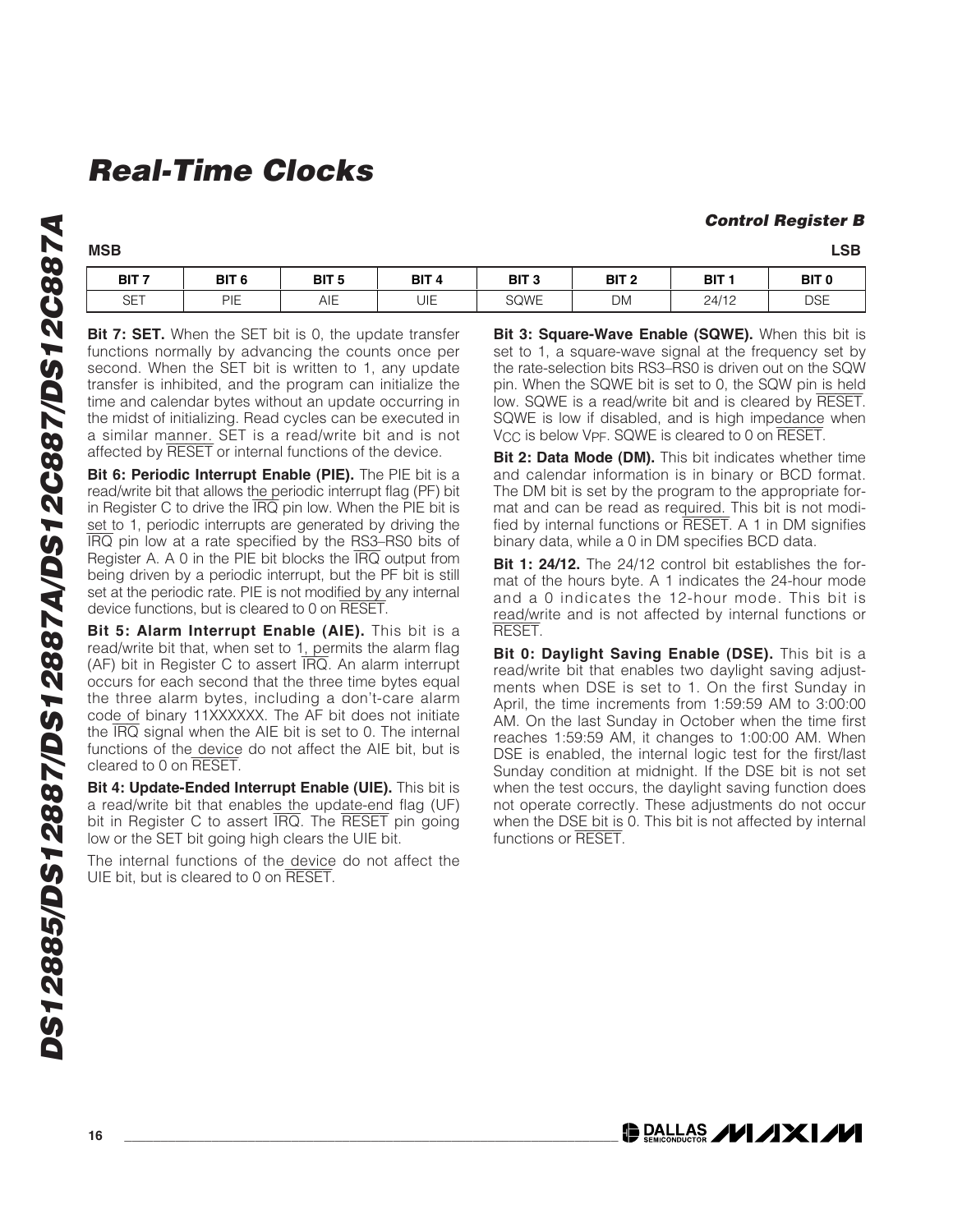#### **Control Register C**

**MSB LSB**

| BIT <sub>7</sub> | BIT <sub>6</sub> | BIT <sub>5</sub> | BIT <sub>4</sub>                   | BIT <sub>3</sub> | BIT <sub>2</sub> | BIT <sub>1</sub> | BIT ( |
|------------------|------------------|------------------|------------------------------------|------------------|------------------|------------------|-------|
| <b>IRQF</b>      | <b>DE</b>        | --               | $\overline{\phantom{a}}$<br>╙<br>ັ |                  |                  |                  |       |

**Bit 7: Interrupt Request Flag (IRQF).** This bit is set to 1 when any of the following are true:

| $PF = PIE = 1$ |  |
|----------------|--|
| $AF = AIE = 1$ |  |
| $UF = UIE = 1$ |  |

Any time the IRQF bit is 1, the  $\overline{IRQ}$  pin is driven low. This bit can be cleared by reading Register C or with a RESET.

**Bit 6: Periodic Interrupt Flag (PF).** This bit is readonly and is set to 1 when an edge is detected on the selected tap of the divider chain. The RS3 through RS0 bits establish the periodic rate. PF is set to 1 independent of the state of the PIE bit. When both PF and PIE are 1s, the IRQ signal is active and sets the IRQF bit. This bit can be cleared by reading Register C or with a RESET.

**Bit 5: Alarm Interrupt Flag (AF).** A 1 in the AF bit indicates that the current time has matched the alarm time. If the AIE bit is also 1, the IRQ pin goes low and a 1 appears in the IRQF bit. This bit can be cleared by reading Register C or with a RESET.

**Bit 5: Update-Ended Interrupt Flag (UF).** This bit is set after each update cycle. When the UIE bit is set to 1, the 1 in UF causes the IRQF bit to be a 1, which asserts the IRQ pin. This bit can be cleared by reading Register C or with a RESET.

**Bits 3 to 0: Unused.** These bits are unused in Register C. These bits always read 0 and cannot be written.

#### **Control Register D**

| <b>MSB</b>       |                  |                  |                  |                  |                  |                  | <b>LSB</b>       |
|------------------|------------------|------------------|------------------|------------------|------------------|------------------|------------------|
| BIT <sub>7</sub> | BIT <sub>6</sub> | BIT <sub>5</sub> | BIT <sub>4</sub> | BIT <sub>3</sub> | BIT <sub>2</sub> | BIT <sub>1</sub> | BIT <sub>0</sub> |
| <b>VRT</b>       |                  |                  |                  |                  |                  |                  |                  |

**Bit 7: Valid RAM and Time (VRT).** This bit indicates the condition of the battery connected to the  $V<sub>BAT</sub>$  pin. This bit is not writeable and should always be 1 when read. If a 0 is ever present, an exhausted internal lithium energy source is indicated and both the contents of the RTC data and RAM data are questionable. This bit is unaffected by RESET.

**Bits 6 to 0: Unused.** The remaining bits of Register D are not usable. They cannot be written and they always read 0.

# **DALLAS /VI /IXI/VI**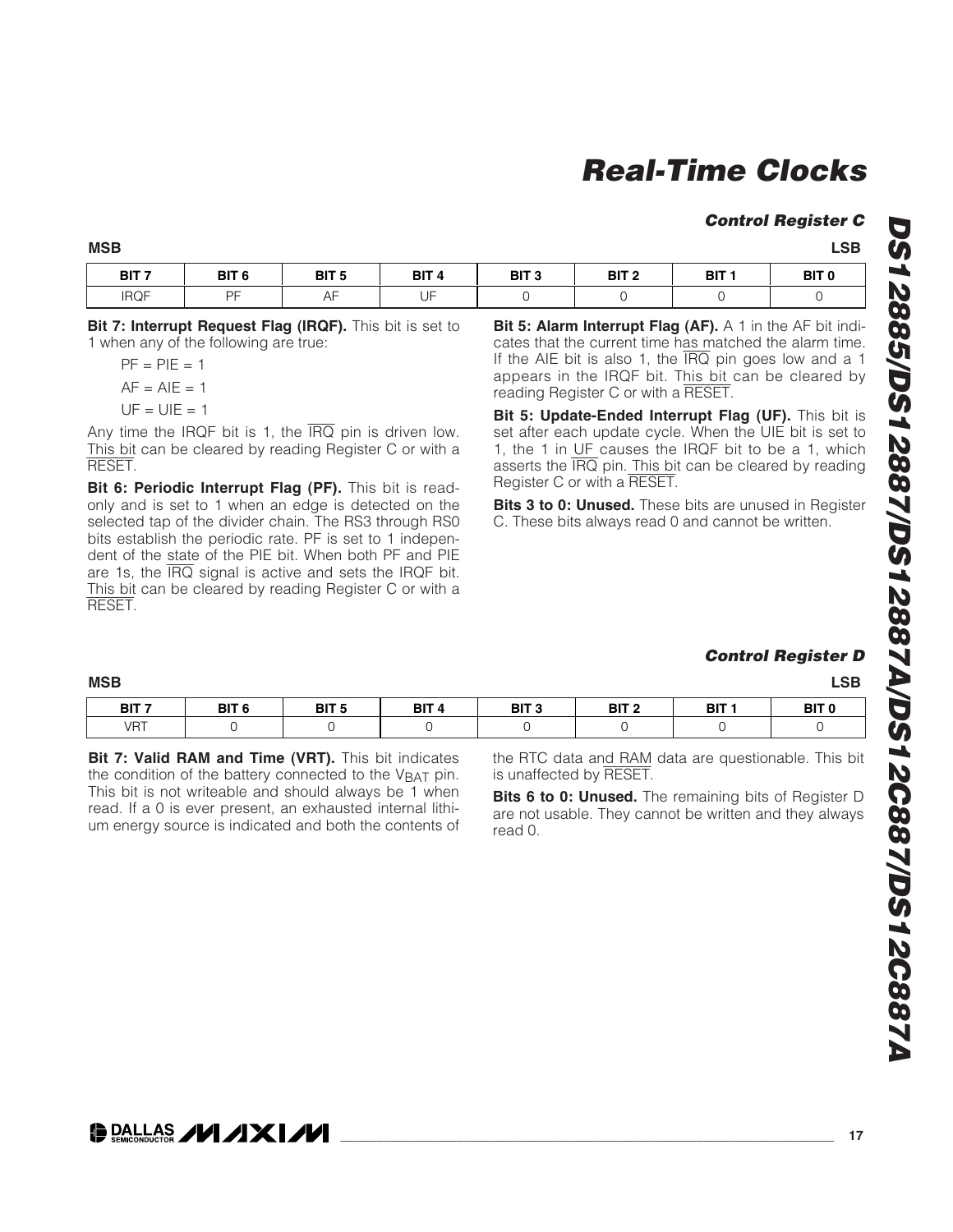### **Century Register (DS12C887/DS12C887A Only)**

The century register at location 32h is a BCD register designed to automatically load the BCD value 20 as the year register changes from 99 to 00. The MSB of this register is not affected when the load of 20 occurs, and remains at the value written by the user.

### **Nonvolatile RAM (NV RAM)**

The general-purpose NV RAM bytes are not dedicated to any special function within the device. They can be used by the processor program as battery-backed memory and are fully available during the update cycle.

#### **Interrupts**

The RTC family includes three separate, fully automatic sources of interrupt for a processor. The alarm interrupt can be programmed to occur at rates from once per second to once per day. The periodic interrupt can be selected for rates from 500ms to 122µs. The updateended interrupt can be used to indicate to the program that an update cycle is complete. Each of these independent interrupt conditions is described in greater detail in other sections of this text.

The processor program can select which interrupts, if any, are to be used. Three bits in Register B enable the interrupts. Writing a logic 1 to an interrupt-enable bit permits that interrupt to be initiated when the event occurs. A 0 in an interrupt-enable bit prohibits the IRQ pin from being asserted from that interrupt condition. If an interrupt flag is already set when an interrupt is enabled, IRQ is immediately set at an active level, although the interrupt initiating the event may have occurred earlier. As a result, there are cases where the program should clear such earlier initiated interrupts before first enabling new interrupts.

When an interrupt event occurs, the relating flag bit is set to logic 1 in Register C. These flag bits are set independent of the state of the corresponding enable bit in Register B. The flag bit can be used in a polling mode without enabling the corresponding enable bits. The interrupt flag bit is a status bit that software can interrogate as necessary. When a flag is set, an indication is given to software that an interrupt event has occurred since the flag bit was last read; however, care should be taken when using the flag bits as they are cleared each time Register C is read. Double latching is included with Register C so that bits that are set remain stable throughout the read cycle. All bits that are set (high) are cleared when read, and new interrupts that are pending during the read cycle are held until after the cycle is completed. One, two, or three bits can be set when reading Register C. Each used flag bit should be examined when Register C is read to ensure that no interrupts are lost.

The second flag bit method is used with fully enabled interrupts. When an interrupt flag bit is set and the corresponding interrupt-enable bit is also set, the  $\overline{\text{IRQ}}$  pin is asserted low.  $\overline{IRQ}$  is asserted as long as at least one of the three interrupt sources has its flag and enable bits set. The IRQF bit in Register C is a 1 whenever the IRQ pin is driven low. Determination that the RTC initiated an interrupt is accomplished by reading Register C. A logic 1 in bit 7 (IRQF bit) indicates that one or more interrupts have been initiated by the device. The act of reading Register C clears all active flag bits and the IRQF bit.

### **Oscillator Control Bits**

When the DS12887, DS12887A, DS12C887, and DS12C887A are shipped from the factory, the internal oscillator is turned off. This prevents the lithium energy cell from being used until the device is installed in a system.

A pattern of 010 in bits 4 to 6 of Register A turns the oscillator on and enables the countdown chain. A pattern of  $11x$  (DV2 = 1, DV1 = 1, DV0 = X) turns the oscillator on, but holds the countdown chain of the oscillator in reset. All other combinations of bits 4 to 6 keep the oscillator off.

#### **Square-Wave Output Selection**

Thirteen of the 15 divider taps are made available to a 1 of-16 multiplexer, as shown in the functional diagram. The square-wave and periodic-interrupt generators share the output of the multiplexer. The RS0–RS3 bits in Register A establish the output frequency of the multiplexer (see Table 1). Once the frequency is selected, the output of the SQW pin can be turned on and off under program control with the square-wave enable bit, SQWE.

### **Periodic Interrupt Selection**

The periodic interrupt causes the  $\overline{IRQ}$  pin to go to an active state from once every 500ms to once every 122µs. This function is separate from the alarm interrupt, which can be output from once per second to once per day. The periodic interrupt rate is selected using the same Register A bits that select the square-wave frequency (Table 1). Changing the Register A bits affects the square-wave frequency and the periodic-interrupt output. However, each function has a separate enable bit in Register B. The SQWE bit controls the square-wave output. Similarly, the PIE bit in Register B enables the periodic interrupt. The periodic interrupt can be used with software counters to measure inputs, create output intervals, or await the next needed software function.

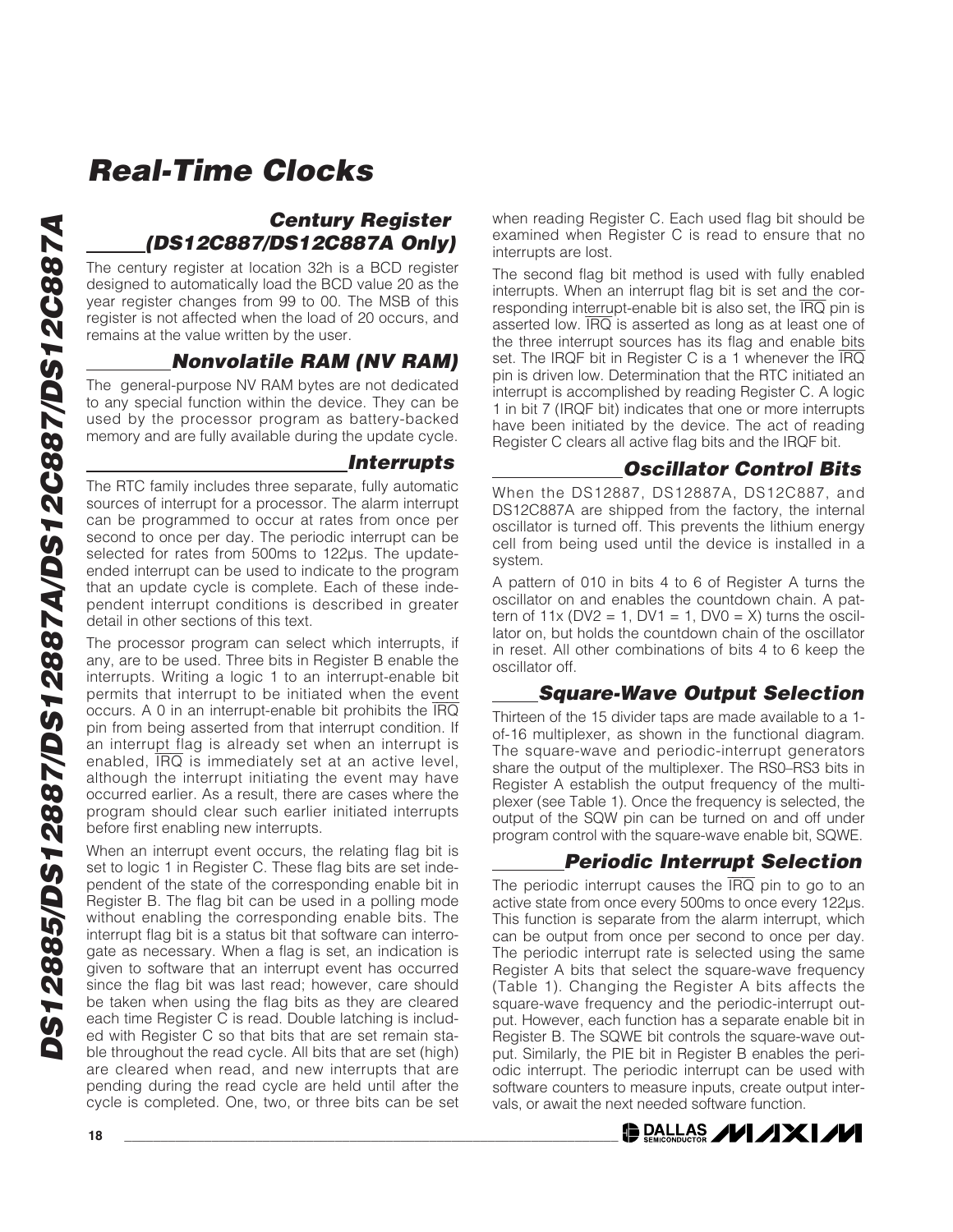|                 | <b>SELECT BITS</b> | <b>REGISTER A</b> |                 | t <sub>PI</sub> PERIODIC<br><b>INTERRUPT</b> | <b>SQW OUTPUT</b><br><b>FREQUENCY</b> |
|-----------------|--------------------|-------------------|-----------------|----------------------------------------------|---------------------------------------|
| RS <sub>3</sub> | RS <sub>2</sub>    | RS <sub>1</sub>   | RS <sub>0</sub> | <b>RATE</b>                                  |                                       |
| $\Omega$        | $\Omega$           | $\Omega$          | 0               | None                                         | None                                  |
| 0               | 0                  | 0                 | 1               | 3.90625ms                                    | 256Hz                                 |
| 0               | 0                  | $\mathbf{1}$      | 0               | 7.8125ms                                     | 128Hz                                 |
| 0               | $\Omega$           | $\mathbf{1}$      | 1               | 122.070us                                    | 8.192kHz                              |
| 0               | $\mathbf{1}$       | 0                 | $\Omega$        | 244.141us                                    | 4.096kHz                              |
| 0               | 1                  | $\Omega$          | 1               | 488.281µs                                    | 2.048kHz                              |
| 0               | 1                  | $\mathbf{1}$      | $\Omega$        | 976.5625µs                                   | 1.024kHz                              |
| 0               | $\mathbf{1}$       | 1                 | 1               | 1.953125ms                                   | 512Hz                                 |
| $\mathbf{1}$    | 0                  | $\Omega$          | $\Omega$        | 3.90625ms                                    | 256Hz                                 |
| 1               | $\Omega$           | $\Omega$          | 1               | 7.8125ms                                     | 128Hz                                 |
| 1               | 0                  | 1                 | 0               | 15.625ms                                     | 64Hz                                  |
| 1               | $\Omega$           | $\mathbf{1}$      | 1               | 31.25ms                                      | 32Hz                                  |
| $\mathbf{1}$    | $\mathbf{1}$       | 0                 | $\Omega$        | 62.5ms                                       | 16Hz                                  |
| 1               | $\mathbf{1}$       | $\Omega$          | 1               | 125ms                                        | 8Hz                                   |
| 1               | 1                  | 1                 | $\Omega$        | 250ms                                        | 4Hz                                   |
| 1               | 1                  | 1                 | 1               | 500ms                                        | 2Hz                                   |
|                 |                    |                   |                 |                                              | <b>Update Cycle</b>                   |

#### **Table 3. Periodic Interrupt Rate and Square-Wave Output Frequency**

The device executes an update cycle once per second regardless of the SET bit in Register B. When the SET bit in Register B is set to 1, the user copy of the doublebuffered time, calendar, and alarm bytes is frozen and does not update as the time increments. However, the time countdown chain continues to update the internal copy of the buffer. This feature allows time to maintain accuracy independent of reading or writing the time, calendar, and alarm buffers, and also guarantees that time and calendar information is consistent. The update cycle also compares each alarm byte with the corresponding time byte and issues an alarm if a match or if a don't-care code is present in all three positions.

There are three methods that can handle RTC access that avoid any possibility of accessing inconsistent time and calendar data. The first method uses the updateended interrupt. If enabled, an interrupt occurs after every update cycle that indicates over 999ms is available to read valid time and date information. If this interrupt is used, the IRQF bit in Register C should be cleared before leaving the interrupt routine.

A second method uses the update-in-progress bit (UIP) in Register A to determine if the update cycle is in progress. The UIP bit pulses once per second. After the UIP bit goes high, the update transfer occurs 244µs later. If a low is read on the UIP bit, the user has at least 244µs before the time/calendar data is changed. Therefore, the user should avoid interrupt service routines that would cause the time needed to read valid time/calendar data to exceed 244µs.

The third method uses a periodic interrupt to determine if an update cycle is in progress. The UIP bit in Register A is set high between the setting of the PF bit in Register C (Figure 3). Periodic interrupts that occur at a rate greater than  $t_{\text{BUC}}$  allow valid time and date information to be reached at each occurrence of the periodic interrupt. The reads should be complete within one (t $P1/2$  + tBUC) to ensure that data is not read during the update cycle.

#### **Handling, PC Board Layout, and Assembly**

The EDIP module can be successfully processed through conventional wave-soldering techniques so long as temperature exposure to the lithium energy source does not exceed +85°C. Post-solder cleaning with waterwashing techniques is acceptable, provided that ultrasonic vibration is not used. Such cleaning can damage the crystal.



**DS12885/DS12887/DS12887A/DS12C887/DS12C887A**

DS12885/DS12887/DS12887A/DS12C887/DS12C887A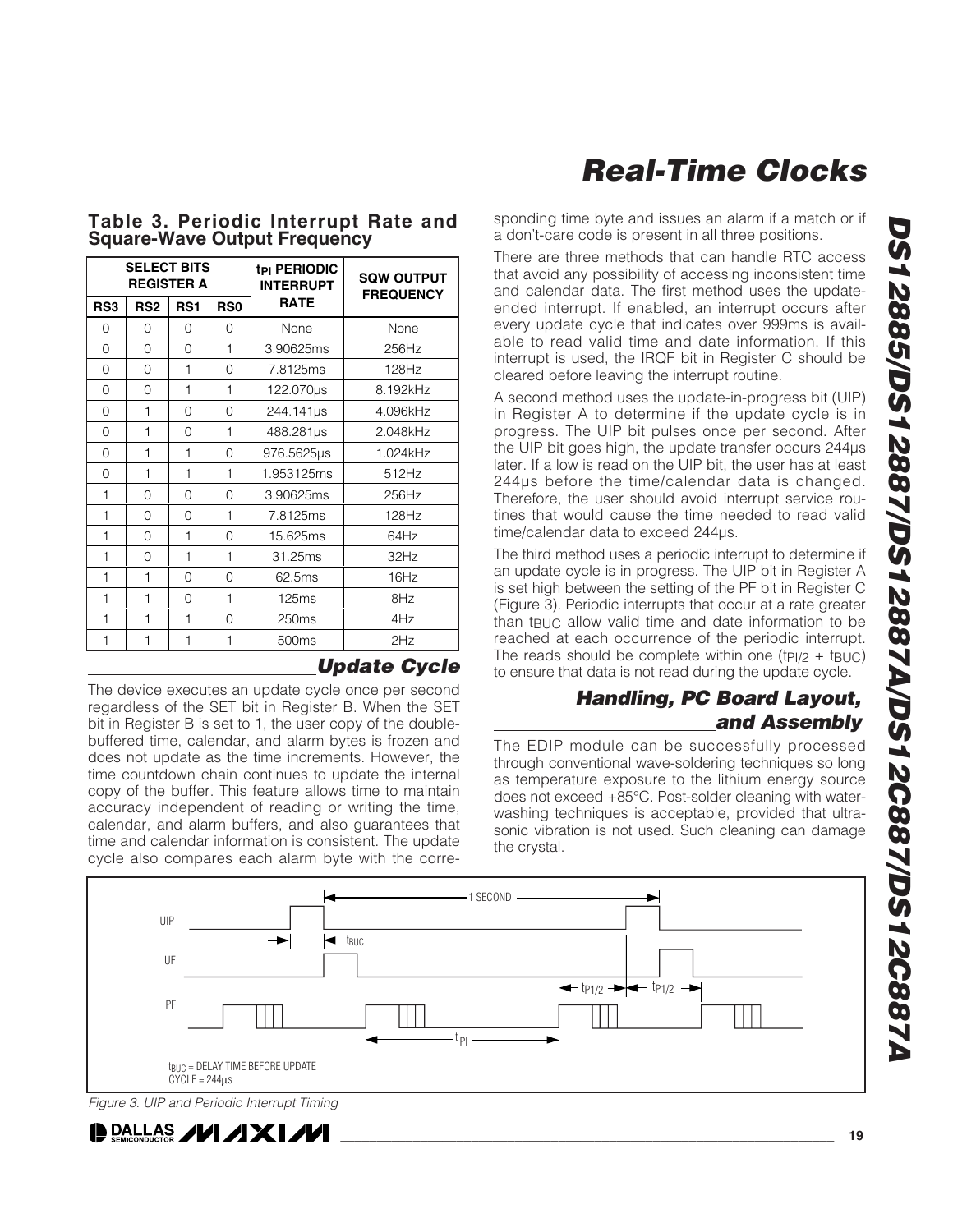

**DS12885/DS12887/DS12887A/DS12C887/DS12C887A** DS12885/DS12887/DS12887A/DS12C887/DS12C887A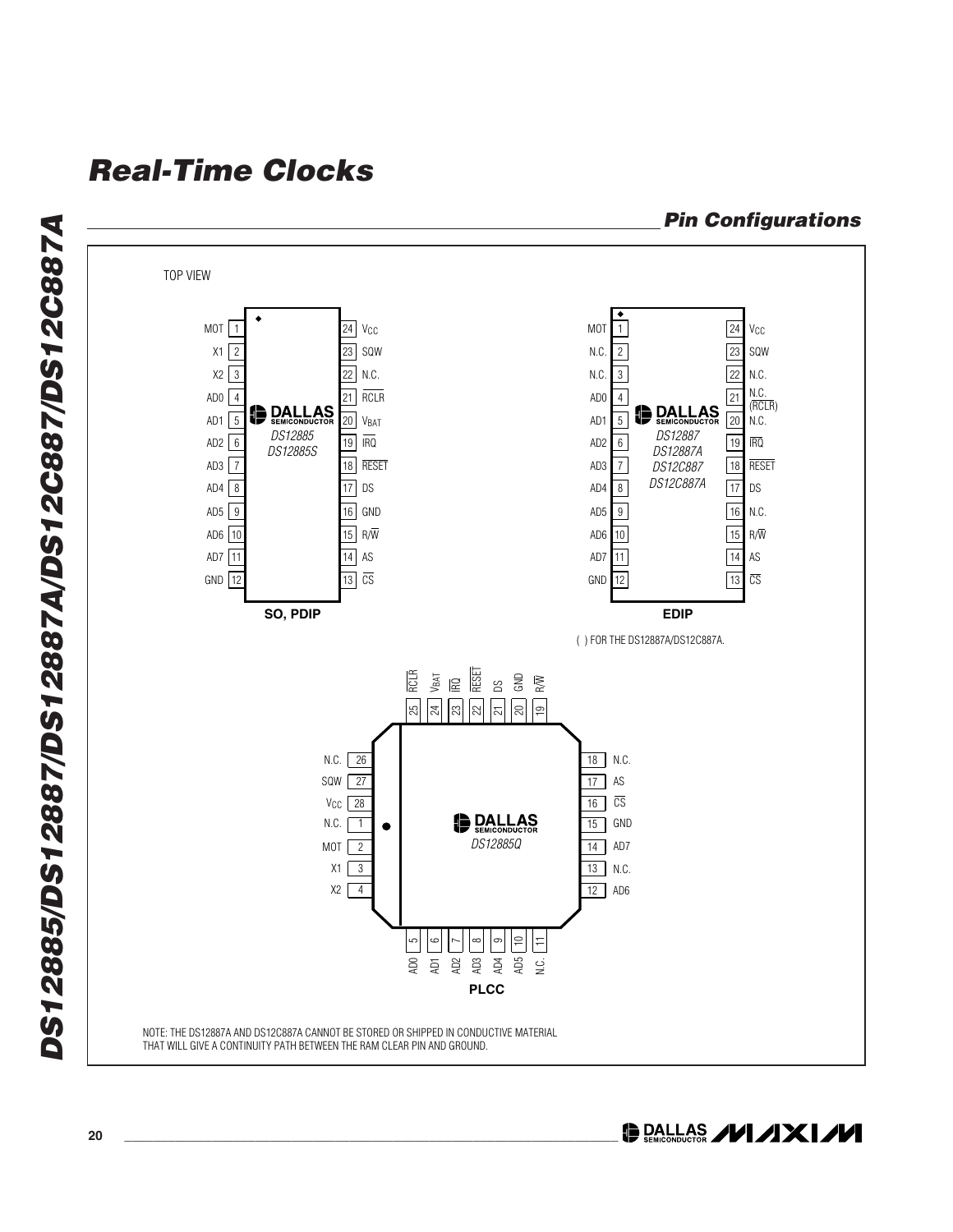### **Ordering Information**

| <b>PART</b>   | <b>TEMP RANGE</b>                    | <b>PIN-PACKAGE</b> | <b>TOP MARK*</b>  |
|---------------|--------------------------------------|--------------------|-------------------|
| $DS12885+$    | $0^{\circ}$ C to +70 $^{\circ}$ C    | 24 PDIP            | DS12885           |
| DS12885N+     | $-40^{\circ}$ C to $+85^{\circ}$ C   | 24 PDIP            | DS12885           |
| DS12885Q+     | $0^{\circ}$ C to +70 $^{\circ}$ C    | 28 PLCC            | DS12885Q          |
| DS12885QN+    | -40 $^{\circ}$ C to +85 $^{\circ}$ C | 28 PLCC            | <b>DS12885Q</b>   |
| DS12885Q+T&R  | $0^{\circ}$ C to +70 $^{\circ}$ C    | 28 PLCC            | DS12885Q          |
| DS12885QN+T&R | -40 $^{\circ}$ C to +85 $^{\circ}$ C | 28 PLCC            | <b>DS12885Q</b>   |
| DS12885S+     | $0^{\circ}$ C to +70 $^{\circ}$ C    | 24 SO (300 mils)   | <b>DS12885S</b>   |
| DS12885SN+    | -40 $^{\circ}$ C to +85 $^{\circ}$ C | 24 SO (300 mils)   | <b>DS12885S</b>   |
| DS12885S+T&R  | $0^{\circ}$ C to +70 $^{\circ}$ C    | 24 SO (300 mils)   | DS12885S          |
| DS12885T+     | $0^{\circ}$ C to +70 $^{\circ}$ C    | 32 TQFP            | DS12885           |
| DS12885TN+    | -40 $^{\circ}$ C to +85 $^{\circ}$ C | 32 TQFP            | DS12885           |
| DS12887+      | $0^{\circ}$ C to +70 $^{\circ}$ C    | 24 EDIP            | DS12887           |
| DS12887A+     | $0^{\circ}$ C to +70 $^{\circ}$ C    | 24 EDIP            | <b>DS12887A</b>   |
| DS12C887+     | $0^{\circ}$ C to +70 $^{\circ}$ C    | 24 EDIP            | <b>DS12C887</b>   |
| DS12C887A+    | $0^{\circ}$ C to +70 $^{\circ}$ C    | 24 EDIP            | <b>DS12C887AA</b> |

+Denotes a lead(Pb)-free/RoHS-compliant package.

T&R = Tape and reel.

\*A "+" anywhere on the top mark indicates a lead(Pb)-free device, and an "N" indicates an industrial temperature range device.





#### **Thermal Information**

| <b>PACKAGE</b> | THETA-JA (°C/W) | THETA-JC (°C/W) |
|----------------|-----------------|-----------------|
| PDIP           | 75              | ദറ              |
| SO             | 105             | 22              |
| PLCC.          | 95              | 25              |

#### **Package Information**

For the latest package outline information and land patterns, go to **www.maxim-ic.com/packages**. Note that a "+", "#", or "-" in the package code indicates RoHS status only. Package drawings may show a different suffix character, but the drawing pertains to the package regardless of RoHS status.

| <b>PACKAGE TYPE</b> | <b>PACKAGE CODE</b> | <b>DOCUMENT NO.</b> |
|---------------------|---------------------|---------------------|
| 24 SO               | $W24+1$             | 21-0042             |
| 24 PDIP             | $P$ 24+4            | 21-0044             |
| 24 EDIP             | $MDP24+1$           | 21-0241             |
| 28 PLCC             | $Q28+13$            | 21-0049             |
| 32 TQFP             | $C32+3$             | 21-0292             |

### **Chip Information**

PROCESS: CMOS

SUBSTRATE CONNECTED TO GROUND